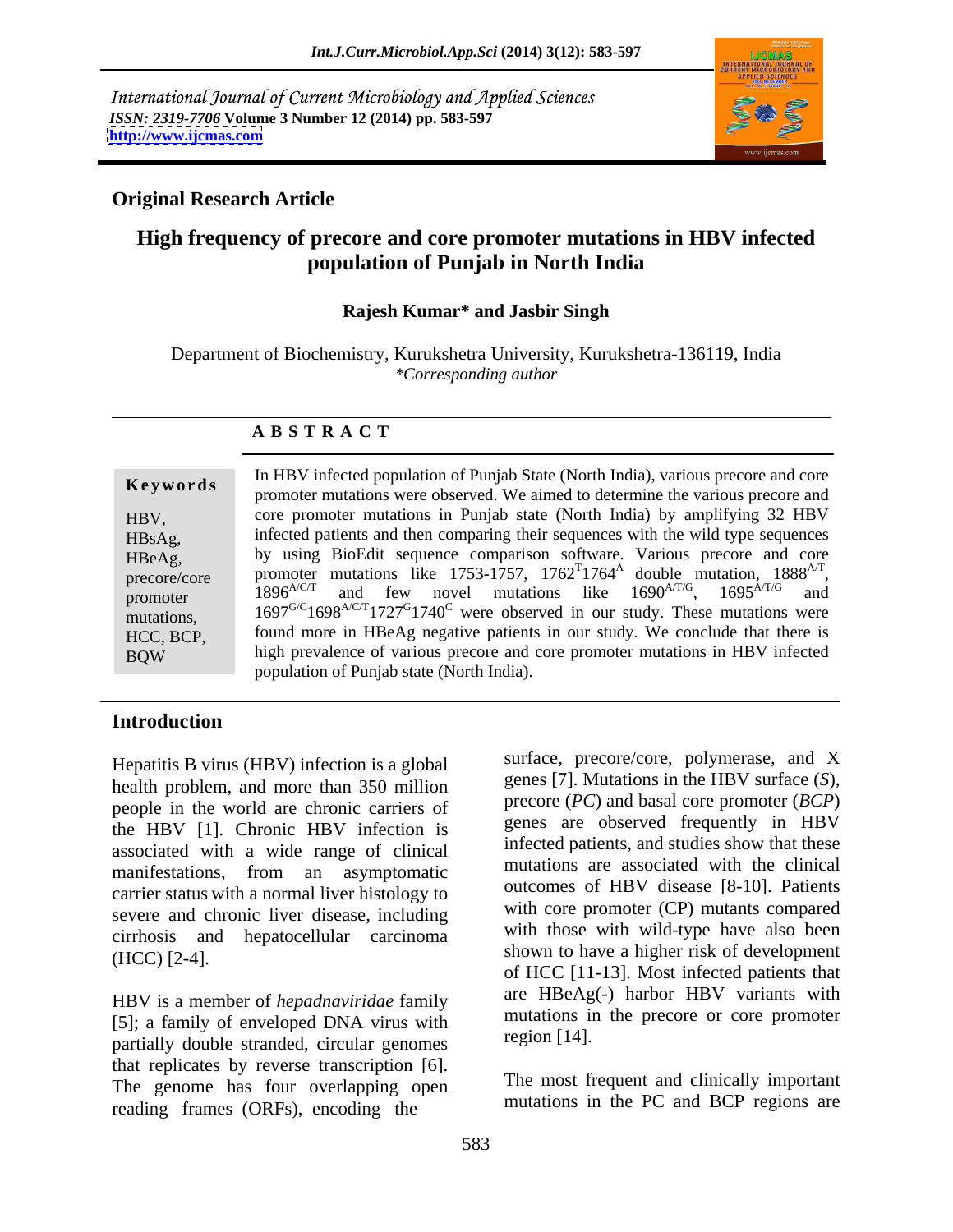G1896A and A1762T/G1764A, antiviral agents such as lamivudine or respectively; which are often detected in interferon. All patients were negative for HBeAg-negative chronic HBV infected HIV and HCV infection. The ethical patients [9]. The predominant precore mutation is a G-to-A change at A1896, Kurukshetra, Haryana had approved the which creates a premature stop codon and study. abolishes the synthesis of HBeAg [15-17]. HBeAg-negative chronic hepatitis B in the supplier. ALT/AST levels

Enough evidence has emerged to using HBsAg strips (IND diagnostic, demonstrate that BCP and preC mutants are Canada). predisposed to severe and progressive liver diseases after HBV infection, causing an **DNA Extraction**: DNA was extracted from increased risk for hepatocellular carcinoma (HCC) [11, 21-24]. For instance, mutations T1762/A1764 and A1899 have been reported to be independent risk factors for suspended in 100 µl best quality water HCC [20], and T1653 and/or V1753 mutations are believed to promote the process of liver degradation [25]. However, the association of these mutations with severe symptoms is manifested in certain populations but not in others [26, 27].

An attempt has been made in this paper to study different precore and core promoter mutations in HBV infected population of Punjab state (North India) as there is lack of

**Samples Collection**: The sera were obtained from 32 HBsAg positive patients from performed using 1661F (5'different districts of Punjab state (North GACTCTTGGACT CTCAGC-3') and India) - Rajendra medical college, Patiala, Government hospital, Mansa and Dayanand medical college, Ludhiana from 2006 to 2009. These patients had not taken any

committee of Kurukshetra University, study.

The most common core promoter mutations **Serological Tests**: In all the serum samples, involve a two-nucleotide substitution at ELISA for HBeAg detection was performed T1762 and A1764 [14, 18]. These dual using monoclonal antibody coated ELISA mutations (A1762T/G1764A) have been plates procured from Equipar SRL, Italy and reported in up to 50–80% of patients with the procedure was followed as provided by Europe and Asia [19], and have been (aminotransferases) were performed in all implicated in HCC development [11, 20, and samples as per the protocols supplied with 21]. the kits by Span Diagnostics Ltd., Surat, the supplier. ALT/AST levels India. HBsAg was detected in serum by Canada).

> **DNA Extraction**: DNA was extracted from the serum samples by using QIAmp extraction kit from Qiagen ((Hilden, Germany). Finally the extracted DNA was (BQW) and stored in  $-20^{\circ}$ C in deep freezer.

information from this area. denaturation at 94<sup>o</sup>C for 30 sec, annealing at **Materials and Methods** Sec. The initial denaturation was at 94<sup>o</sup>C for **Amplification of PreCore/Core Region:** Polymerase chain reaction (PCR) for the amplification of precore/core promoter region was done using nested PCR. First round PCR was performed utilizing primer 1622F (5'-GAACGCCCATCA GATCC TGC-3') and 1966R (5'-GTCAGAAGGC AAAAACGAGAG-3') primers. The PCR was performed for 40 cycles involving <sup>o</sup>C for 30 sec, annealing at  $57^{\circ}$ C for 50 sec and extension at  $72^{\circ}$ C for 50  $^{\circ}$ C for 50 <sup>o</sup>C for 5 minutes and final extension was performed at  $72^{\circ}$ C for 10 min. Second round PCR was <sup>o</sup>C for 10 min. Second round PCR was performed using 1661F (5'-GACTCTTGGACT CTCAGC-3') and 1921R (5'-TTTATACG GGTCAATGTC-3') primers as per the method of Baptista *et al.,* [13]. A detail of primers was given in table 1. The PCR was performed for 40 cycles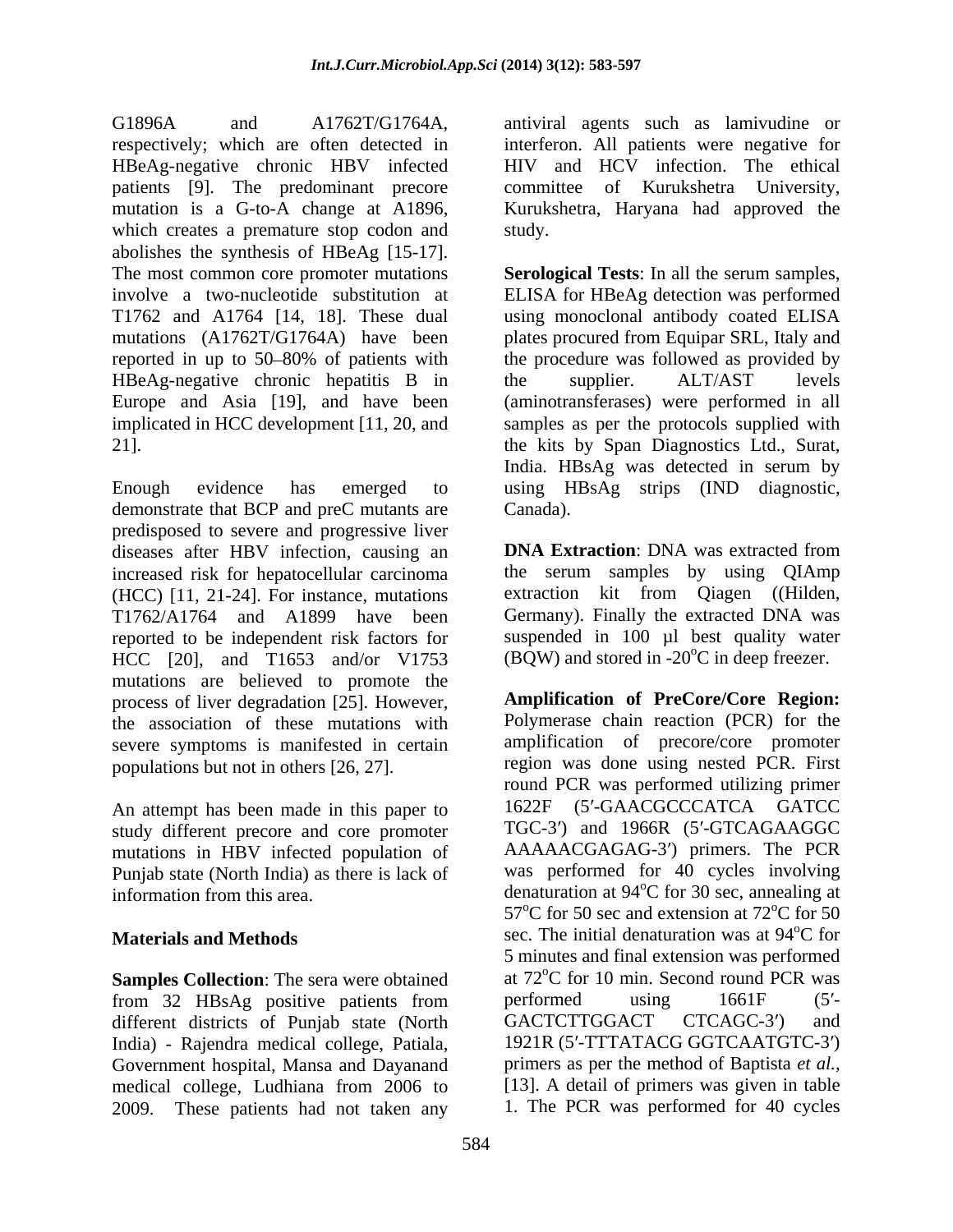involving denaturation at 94<sup>o</sup>C for 30 sec, annealing at  $42^{\circ}$ C for 30 sec, extension at  $\rm{^{\circ}C}$  for 30 sec, extension at  $72^{\circ}$ C for 50 sec. Initial denaturation was at  $94^{\circ}$ C for 3 min, and final extension was at  $72^{\circ}$ C for 10 minutes. The results were analyzed on 2% agarose gel as shown in

of each sample was compared with the wild software tool (U.S.A).

**ALT level and HBeAg status: -** The assays

**Amplified Pre Core/Core promoter Region: -** Nested PCR was performed using 1622F and 1966R primers in the first round and 1661F and 1921R primers in the second round as per the method of Baptista *et al.,* [13]. Figure 1 show that precore/core promoter region as a single band of 261 bp.

**Comparison of sequenced precore/core promoter region with wild type sequence: -** The precore/core promoter region of 261 bp (1661-1921) was amplified, sequenced and sequence of each sample was compared with the wild type sequence (Accession no. comparison software tool (U.S.A). The compared sequences are shown in figure 2,

precore/core promoter mutations were Mutation at 1812 was observed in 94% of

 $^{\circ}$ C for 30 sec, observed in 32 samples:observed in 32 samples:-

### **Core promoter mutations**

Figure 1. The mutations. 1753<sup>A</sup> mutation was observed in **Sequencing of Samples and analysis:** The was T at position 1753. 1756<sup>A/C</sup> was 261 bp amplified products of precore/core observed in 9% of the studied samples. Wild region were sequenced. Nucleotide sequence type nt. was G at position 1756. 1757<sup>G</sup> type sequence (Accession no.- GRS08538) studied samples. Wild type nt. was A at using BioEdit sequence comparison position 1757. **1753-1757: -** These are the one of the commonly observed core promoter 3% of the studied samples. Wild type nt. mutation was observed in 96% of the position 1757.

**Result and Discussion** of the commonest core promoter mutation. of ALT and HBeAg showed that 59% of the position 1762. 1764<sup>A</sup> mutation was found in samples had higher ALT level and 75% of 28% of the studied samples. Wild type nt. the samples were negative for HBeAg. was G at position 1764.  $1762^T 1764^A$  double **1762<sup>T</sup> 1764<sup>A</sup> : - This double mutation is one**  $1762^T$  mutation was found in 31% of the mutation was found in 31% of the studied samples. Wild type nt. was A at position 1762.  $1764<sup>A</sup>$  mutation was found in mutation was found in 28% of the studied samples. Wild type nt. double **contract to the contract of the contract of the contract of the contract of the contract of the contract of the contract of the contract of the contract of the contract of the contract of the contract of the contra** mutation was observed in 28% of the studied samples.

> **1766<sup>T</sup> 1768<sup>A</sup> : - This double mutation was** found in 3% of the studied samples. Wild type nt. was C at position 1766 and T at position 1768.

**1773<sup>T</sup> :-** This is one of the core promoter mutations.  $1773<sup>T</sup>$  mutation was observed in mutation was observed in 100% of the studied samples. Wild type nt. was C at position 1773.

GRS08538) using BioEdit sequence observed by Baptista *et al.*, [13] who found 3, 4 and 5. blacks and represent wild-type sequence in **Common precore/core promoter mutation** was observed in 93% of the **mutations observed** studied samples. Mutations at 1809 were On comparison with wild type, following Wild type nt. was G at position 1809. **1809A/T1812T :-** These are the missense mutations found in our studied samples as that  $1809^{\text{T}}1812^{\text{T}}$  mutation is missense mutation is missense mutation and is found in 80% of African Southern African isolates. This missense mutation was observed in 93% of the observed in 97% of the studied samples. Mutation at 1812 was observed in 94% of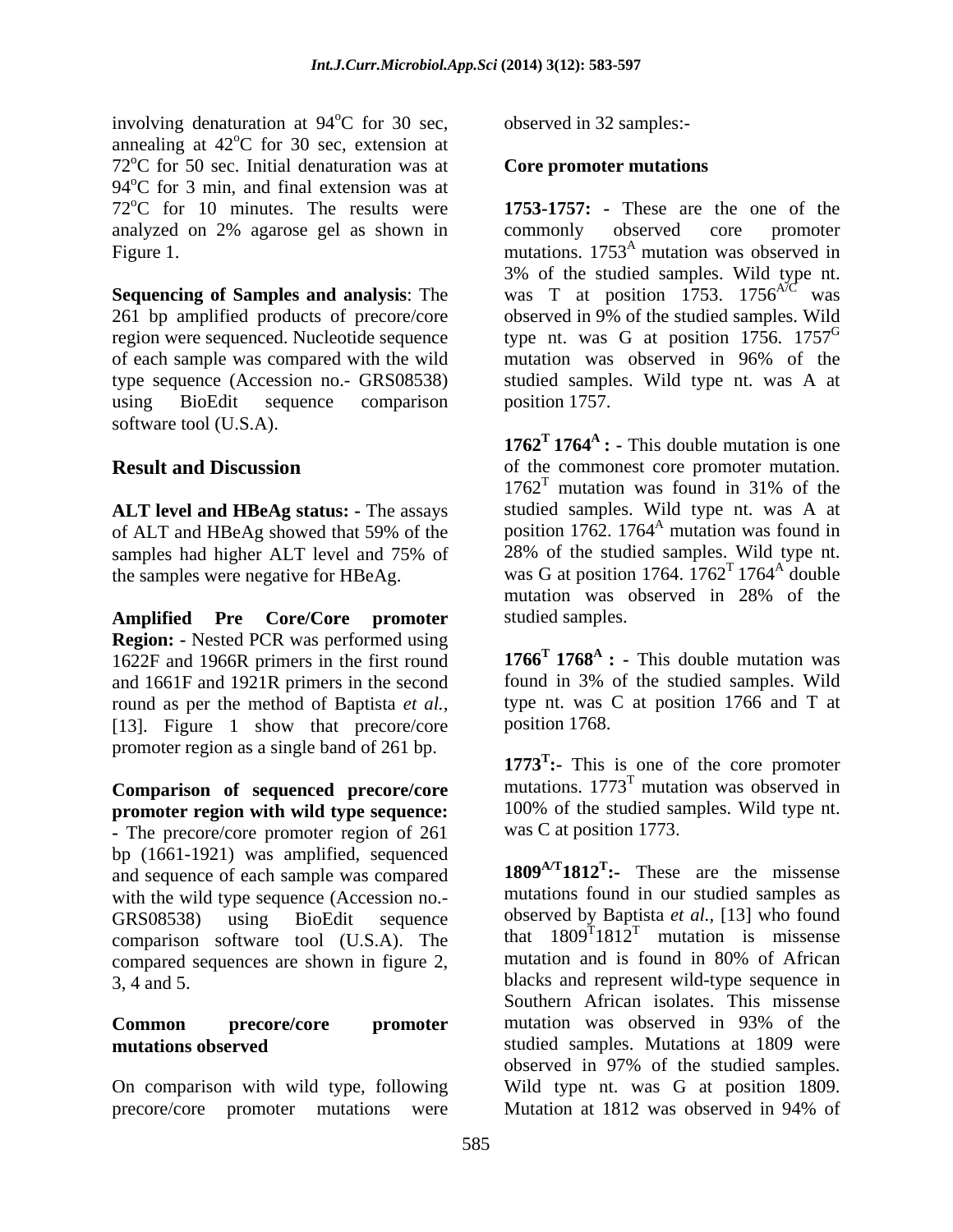position 1812.

was G at position 1862. The mutation was found in 43% of studied

**1888**<sup>A/T</sup>: - This is also one of the precore 1695. mutations.  $1888^{A/T}$  mutation was found in<br>94% of the studied samples. Wild type nt  $1697^{G/C}1698^{A/C/T}1727^{G}1740^{C}$ . 94% of the studied samples. Wild type nt.  $1697^{G/C}1698^{A/C/T}1727^{G}1740^{C}$ : - This

in 12% of the studied samples. Wild type nt.

**1719<sup>G</sup>:** - This is one of the core promoter mutations. 1719<sup>G</sup> mutation was observed in 97% of the studied samples. Wild type nt.

**1850A/C: -** This is one of the precore mutations. 1850<sup>A/C</sup> mutation was observed in 94% of the studied samples. Wild type nt.

**1858<sup>C</sup>:-** This is one of the precore mutations.  $1858^{\circ}$  mutation was present in 91% of the studied samples. Wild type nt.

**1915A/G: -** This is one of the precore mutations.  $1915^{A/G}$  mutation was present in all the studied samples (100%). Wild type

observed for the first time in Indian HBV

the studied samples. Wild type nt. was C at infected hepatitis samples in our study. **Precore mutations** position 1690.  $1690^{AT/G}$  mutation was found in 65% of studied samples. Wild type nt. was C at position 1690.

**1862A/T: -** This is one of the precore **1695A/T/G: -** This mutation was observed for mutations. This mutation was present in the first time in Indian HBV infected 97% of the studied samples. Wild type nt. hepatitis samples in our study.  $1695^{A/T/G}$ mutation was found in 43% of studied samples. Wild type nt. was C at position 1695.

was G at position 1888. mutation was one of the novel core promoter **1896**<sup>A/C/T</sup>: - This is one of the commonest 1697<sup>G/C</sup> mutation was observed in 31% of precore mutations. This mutation was found the studied samples. Wild type nt. was T at was G at position 1896. observed in 34% of the studied samples. **Other** less common precore/core mutation was observed in 3% of the studied **promoter mutations** samples. Wild type nt. was A at position **: -** This is one of the core promoter of the studied samples. Wild type nt. was T **1697<sup>G/C</sup>1698<sup>A/C/T</sup>1727<sup>G</sup>1740<sup>C</sup>: - This 1740<sup>C</sup>: - This : -**This mutation found in HBV infected samples. position 1697.  $1698^{A/C/T}$  mutation was Wild type nt. was G at position 1698.  $1727^{\text{G}}$ 1727. 1740 $^{\circ}$  mutation was observed in 9% at position 1740.

was T at position 1719. **Deletion:** - Deletion: We beletion: Notice that the set of the set of the set of the set of the set of the set of the set of the set of the set of the set of the set of the set of the set of the se mainly at nt. position 1695 (15%), 1703 (46%) and 1727 (25%).

was T at position 1850. in 34% of the studied samples. Insertion of **:-** This is one of the precore insertion of A was found at position 1719 was T at position 1858. was found at position 1748-1749 in P31, nt. was T at position 1915. 1758 in P77, insertion of C was found at **Novel precore/core promoter mutations**  was found at position 1911-1912 in P35, **1690**<sup>A/T/G</sup>: - 1690<sup>A/T/G</sup> mutation was 1915 in P81 and insertion of C was found at **Insertions: -** Insertion mutations were found C was found at position 1700-1701 in P27, 1720 in P40, insertion of A was found at position 1727-1728 in P74, insertion of A insertion of G was found at position 1748- 1749 in P33, P40 and P45, insertion of C was found at position 1756-1757 in P19, insertion of CG was found at position 1757 position 1911-1912 in P33, insertion of A insertion of C was found at position 1914 position 1915-1916 in P22.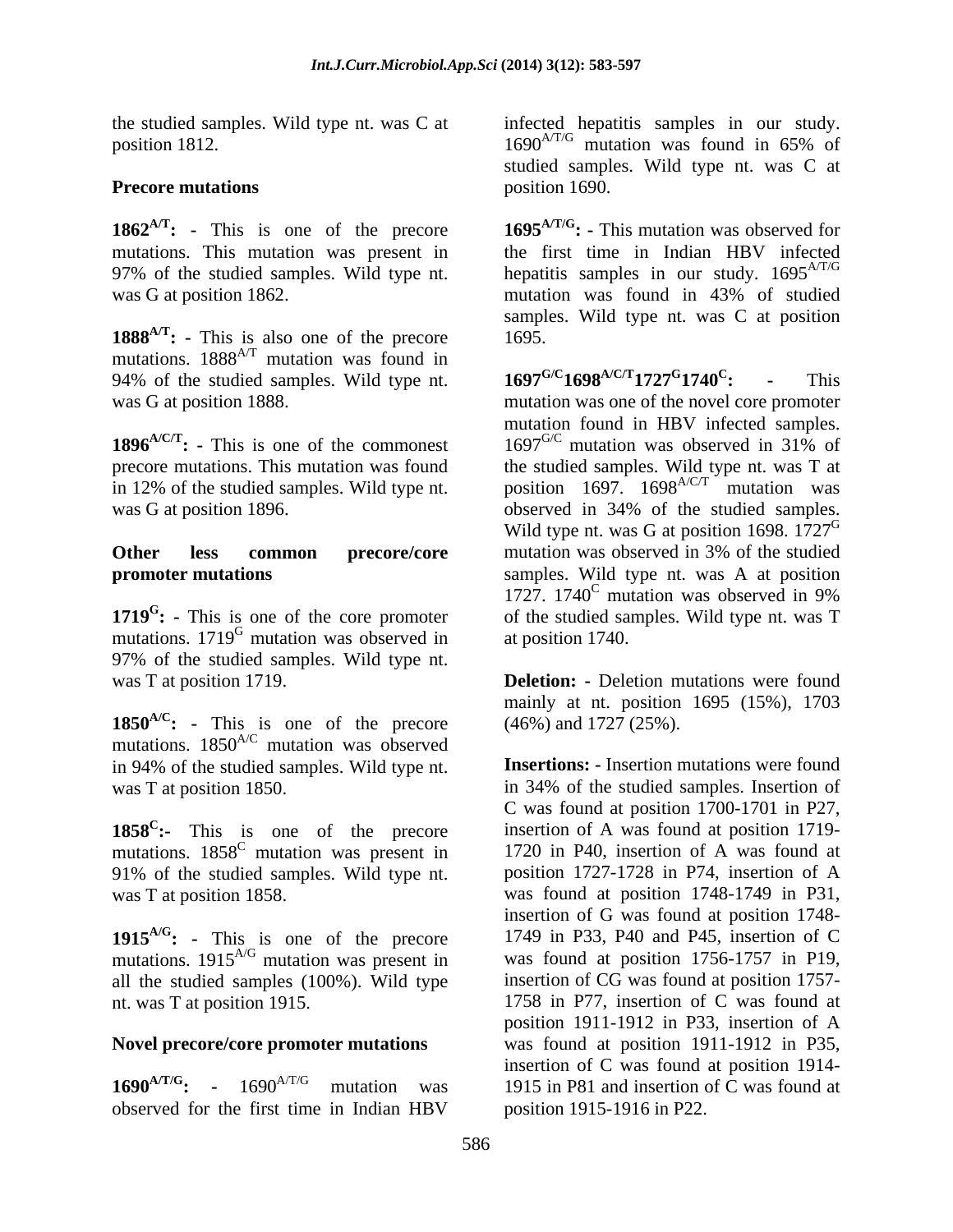mutations described above in the results in the HBV infected patients.

We observed 1757<sup>G</sup> mutation in 96% of the Sendi *et al.*, 2009 [28], high level  $(>10^5$  copies/mL) of serum HBV DNA was directly associated with the presence of core promoter double  $1762^T$   $1764^A$  mutations of V1753/T1762/A1764, T1762/A1764 together with  $1757^G$ .<br>  $\angle A1768$  or V1753/T1762/A1764/A1768

in accordance with the results of Chauhan *et* synergistic role on enhancing HBV *al.,* Singh *et al.,* and Kumar *et al.,* [29-31] which showed that  $1762^{\text{T}}$  and  $1764^{\text{A}}$ and  $1764^{\text{A}}$ mutations were higher in HBeAg negative  $1773^T$  mutation was observed in 100% of patients with high ALT.  $1762^T$  and  $1764^A$  the studied samples. We found  $1773^T$ patients with high ALT.  $1762^T$  and  $1764^A$  the studied samples. We found  $1773^T$ mutations suppress HBeAg synthesis and mutation more in HBeAg negative samples may contribute to hepatocarcinogenesis [13, as per the report of Chen *et al.*, 2005 [42] 32]. The BCP mutants may enhance HBV who reported that the HBeAg-negative virulence by increasing host immune response to HBV-infected hepatocytes, of core promoter nucleotides C1753 and increasing viral replication or altering the T1773 and precore nucleotides T1846, coding region for the X [33-36]. Previously A1896, and A1899 than HBeAg-positive reported results [37], suggested that patients with the BCP T1762/A1764 mutant exhibited significantly higher serum HBV DNA levels compared to those with the BCP 93% of the studied samples as per observed A 1762 $\Box$ G1764 wild-type strain, regardless by Singh J *et al.* and Kumar R *et al.*, [30, of the PC 1896 status. 31]. These were the missense mutations

We observed  $1766^T 1768^A$  mutations in 3% Baptista *et al.*, [13] who found that of the studied samples. Recently, a  $1809^T 1812^T$  mutation is missense mutation longitudinal study demonstrated that and is found in 80% of African blacks and T1762/A1764 mutation could be detected 4- represent wild-type sequence in Southern 7 years prior to HCC in most cases, while T1766/A1768 mutation occurred only at or near the stage of HCC, suggesting **1862A/T mutation** was present in 97% of the T1766/A1768 may be a more valuable studied samples. We observed 1862<sup>A/T</sup> predictive marker for HCC [38]. Because mutation more in HBeAg negative samples

**Precore and core promoter mutations** T1766/A1768 mutation enhanced viral We observed various precore/core promoter by this mutation might contribute to replication [39, 40], high viral load caused hepatocarcinogenesis.

mutation in 96% of the T1762/A1764 double mutation had no studied samples. As per the observation of significant effect on replication capacity in <sup>5</sup> comparison to the wild type [40]. However, copies/mL) of serum HBV DNA was all CP mutants bearing additional mutations V1753/T1762/A1764, together with  $1757^{\text{G}}$ .  $\sqrt{A1768}$  or  $V1753/T1762/A1764/A1768$ together with 1757<sup>G</sup>.<br>
We observed **1762<sup>T</sup> 1764<sup>A</sup> double mutation**<br>
We observed **1762<sup>T</sup> 1764<sup>A</sup> double mutation**<br>
The preplication than the wild type [40, 41], **double mutation** replication than the wild type [40, 41], in 28% of the studied samples. In our study supporting a carcinogenetic potential of this this double mutation was found more in mutation pattern. Thus, it is reasonable to HBeAg negative patients so these results are think these mutations in BCP may play a Some *in vitro* study showed that the in this region, i.e., mutations at the position of V1753/T1762/A1764, T1762/A1764 /A1768 or V1753/T1762/A1764/A1768 exhibited to markedly enhance viral synergistic role on enhancing HBV carcinogenesis.

> **1773<sup>T</sup> mutation** was observed in 100% of patients had a significantly higher frequency patients.

**1809A/T1812T mutation** was observed in found in our studied samples as observed by and is found in 80% of African blacks and African isolates.

several reports demonstrated that as per the study of Hou *et al.,* 2002 [43]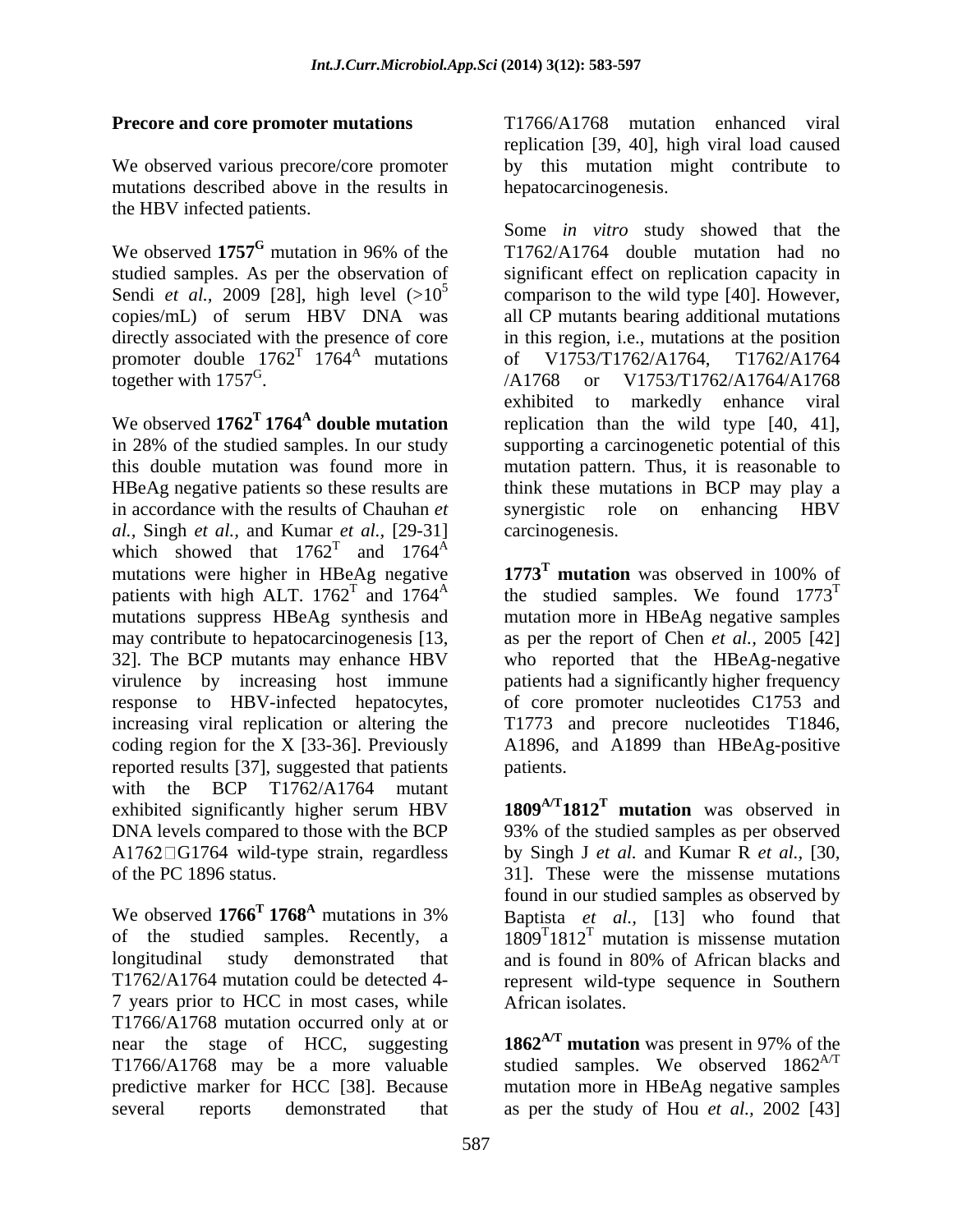position 1862 leads to an amino acid change was observed in 94% of the studied samples. in codon 17 of the precore protein of the virus, which is part of a signal peptidase negative patients. Chen *et al.,* 2006 [49] recognition motif and In vitro translation observed that T1773, C1802, G1803, T1846, experiments showed that this variant has A1850, and C1858 mutations might have greatly reduced capacity to produce hepatitis B e antigen (HBeAg) from its precore protein precursor. Kramvis *et al.,* 1998 [44] observed that the 1862 mutation and other **1858<sup>C</sup>** mutation was present in 91% of the

**1888A/T mutation** was found in 94% of the by Kramvis *et al.,* [44] and it also possibly affects reverse transcription, and hence this

**1896A/C/T mutation** was found in 12% of the studied samples and was found more in in untreated patients from many studies HBeAg negative samples. The G to A (Laskus *et al.,* [53], so this observation also substitution at nucleotide 1896 prevents the production of HBeAg by introducing a premature stop codon into the open reading We also observed core promoter mutations frame (ORF) of the precore region. The like  $1690^{A/1/G}$ ,  $1695^{A/1/G}$ ,  $1700^{A/C}$ , and  $1703^{C}$ frequency of the G1896A mutation was in our study and these mutations were first found to be higher in the HBeAg negative group as observed by Mangia *et al.,* [46]; Grandjacques *et al.,* [47] as observed by our study. In conclusion, we observed various precore

were significantly associated with CHB,

observed that the G to T substitution at **1850A/C** is one of the precore mutations and This mutation was observed more in HBeAg significant correlation with HBeAg nonseroconversion.

missense mutations (1899) and deletions studied samples. Studies revealed that 1858<sup>C</sup> detected in the precore gene, may disrupt strains developed core promoter mutations HBV DNA replication and/or signal peptide more frequently, and hence associated with cleavage leading to HBeAg-negativity. more severe liver disease (Chan *et al.,* [50] studied samples as observed by Kumar *et*  while North American and European al., [31]. 1888<sup>A</sup> mutation has a stabilizing isolates have a T at nt. 1858 (Lok *et al.,* effect on encapsidation signal as observed  $[52]$  as per our observation of  $1858^{\circ}$  in **1858<sup>C</sup> mutation** was present in 91% of the Hou *et al.*, [51]).  $1858^\circ$  was observed in was observed in Asian, African and middle eastern isolates, in Indian (Punjab) isolates.

mutation affects the translation of the core **1915A/G mutation** was present in all the protein as observed by Rogozin *et al.,* [45]. studied samples (100%). We observed this mutation in all chronic patients who were untreated. Similar observations were made supports our results.

> We also observed core promoter mutations like 1690<sup>A/T/G</sup>, 1695<sup>A/T/G</sup>, 1700<sup>A/C</sup>, and 1703<sup>C</sup> time observed in North Indian patients (Punjab).

**1719<sup>G</sup>** mutation was observed in 97% of the and 1896<sup> $\text{A}^{\text{C}}$ </sup>) and some novel precore and studied samples. It is one of core promoter  $\qquad$  core promoter mutations like  $1690^{A/T/G}$ , mutations. Yin *et al.*, 2011 [48] which  $1695^{A/T/G}$ , 1700<sup> $A/C$ </sup>, 1703<sup>C</sup> in HBV infected showed that mutation at nt.1719 along with population of Punjab state (North India). mutations at nt.1674, nt.1762, nt.1764, These mutations were found more in HBeAg nt.1846, nt.1896, and nt.1913 in genotype C negative samples with high ALT level. So cirrhosis, and HCC (Severe liver disease). various precore and core promoter mutations and core promoter mutations  $(1762^T) 1764^A$ core promoter mutations like  $1690^{A/1/G}$ ,  $1695^{A/T/G}$ ,  $1700^{A/C}$ ,  $1703^C$  in HBV infected ,  $1703^{\circ}$  in HBV infected we can say that there is more prevalence of in the Punjab population (North India).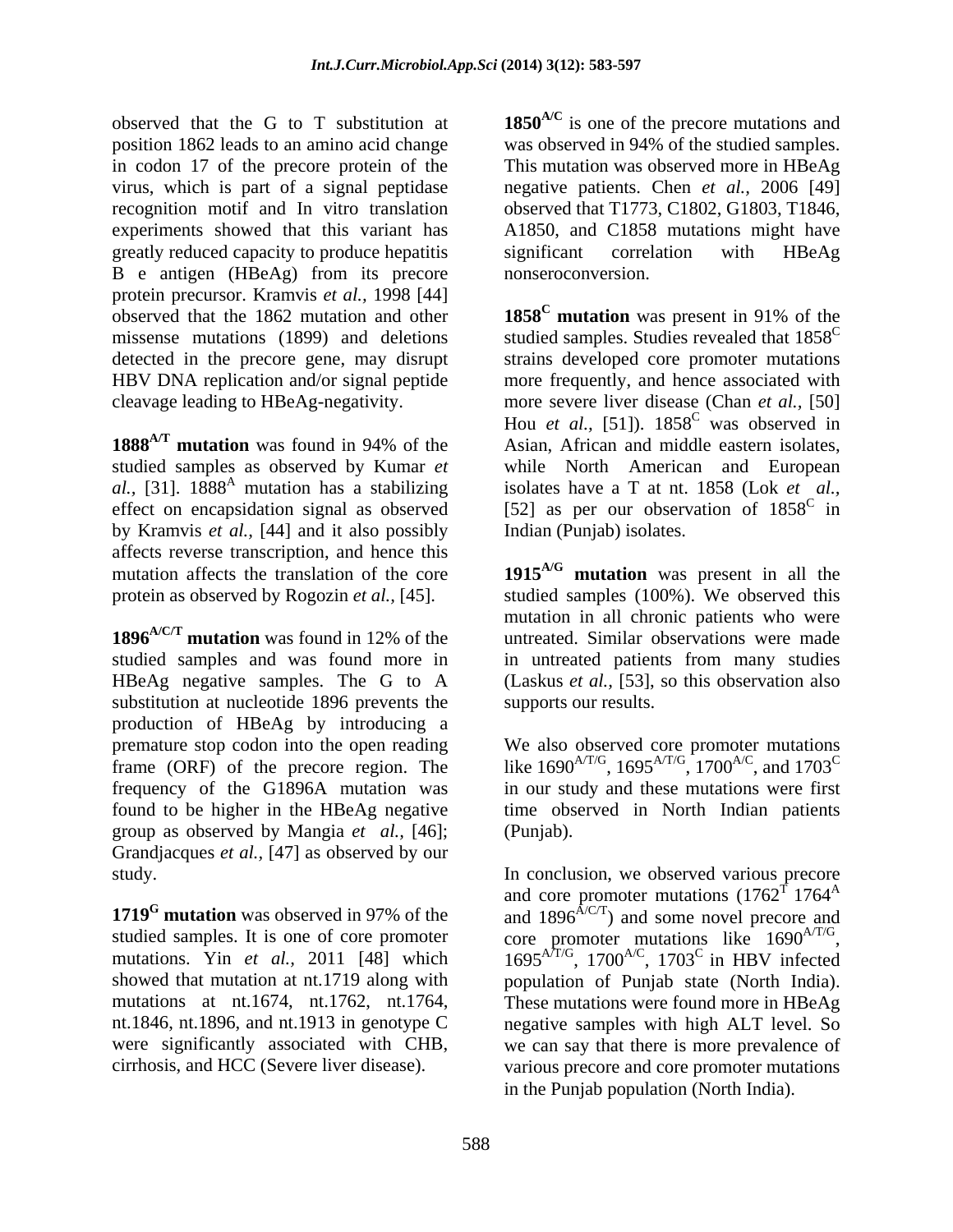**Table.1** Details of primers used for amplification of precore/core promoter region of HBV. Sense and antisense primers are denoted by  $(+)$  and  $(-)$  signs respectively

| <b>Primers</b>       | Sequence                    | Size (bp) |
|----------------------|-----------------------------|-----------|
| <b>Outer primers</b> |                             |           |
| $1622F(+)$           | 5'-GAACGCCCATCAGATCCTGC-3'  | 345       |
| $1966R(-)$           | 5'-GTCAGAAGGCAAAAACGAGAG-3' |           |
| Inner primers        |                             |           |
| $1661F(+)$           | 5'-GACTCTTGGACTCTCAGC-3'    | 261       |
| $1921R(-)$           | 5'-TTTATACGGGTCAATGTC-3'    |           |
|                      |                             |           |

**Figure.1** Amplification of precore/core promoter region. Lanes 2-7 show amplified products of preC/CP region. Lanes 1 shows marker DNA

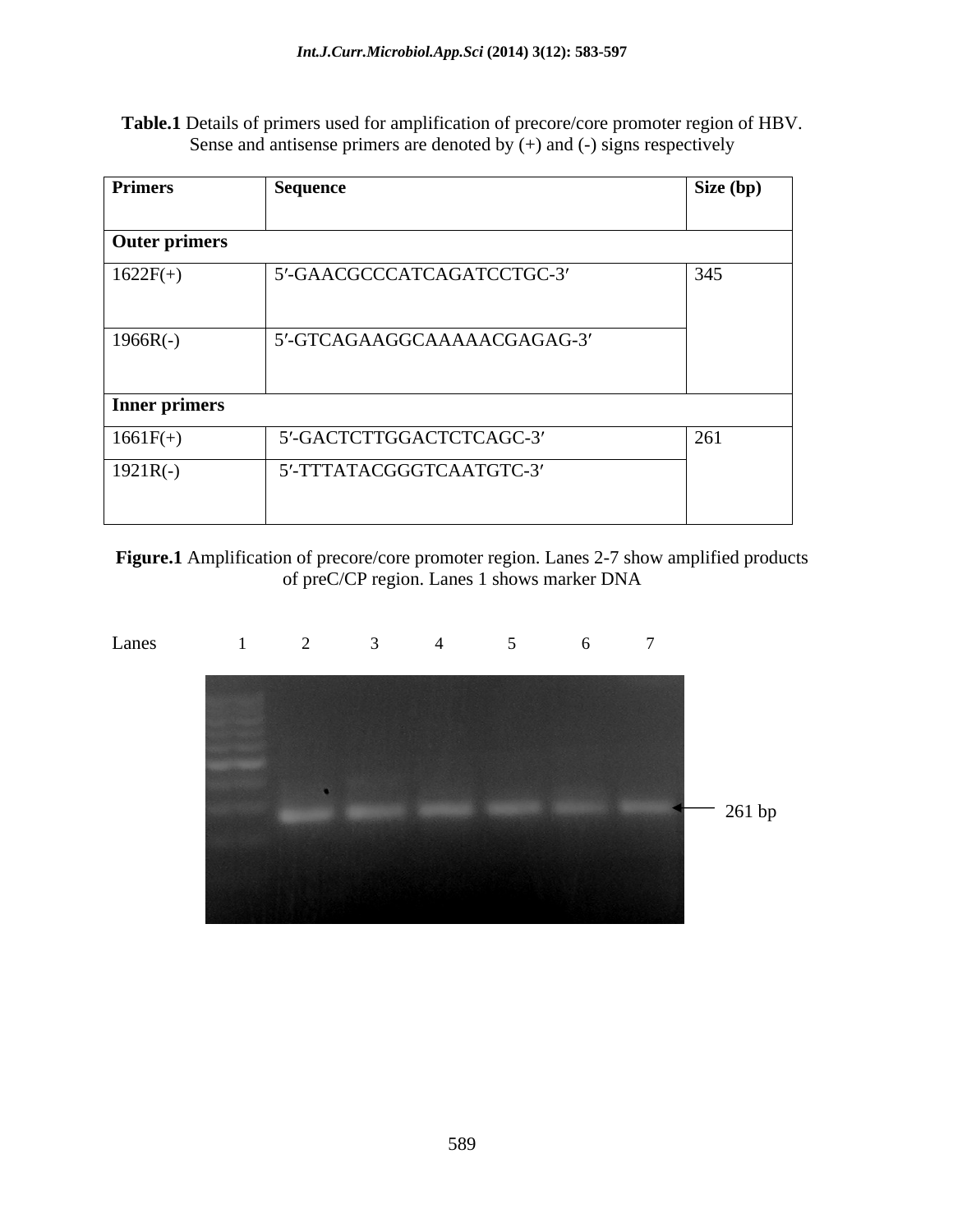**Figure.2** Comparison of nucleotide sequence (L3, L4, L29, L42, L44, P1, P3 and P8) of core promoter/precore region (1661-1921) with wild type (Accession no. - GRS08538) using BioEdit Software. Dot (.) shows the similarity and (-) sequence shows deletion

|                                  | 1670                 | 1680                                                                | 1690                                                                             | 1700                                                                               | 1710                                                                                                                                                         | 1720                                                                                                              |
|----------------------------------|----------------------|---------------------------------------------------------------------|----------------------------------------------------------------------------------|------------------------------------------------------------------------------------|--------------------------------------------------------------------------------------------------------------------------------------------------------------|-------------------------------------------------------------------------------------------------------------------|
| <b>GRS08538</b>                  | TCTTGGA              |                                                                     |                                                                                  |                                                                                    | والمتحدث والمتحدث والمتحدث والمتحدث والمتحدث والمتحدث والمتحدث والمتحدث والمتحدث والمتحدث والمتحدث<br>CICICIGCAA IGICAACGAC CGACCIIGAG GCAIACIICA AAGACIGIII | $\sim 1000$ km $^{-1}$<br>GTT                                                                                     |
| 1.L3                             |                      |                                                                     | <b>GACCA</b><br>$\sim$                                                           | C.C<br>AA                                                                          | <b>Service</b>                                                                                                                                               |                                                                                                                   |
| 2.14                             |                      | .                                                                   | <b>Contractor</b><br>$- - G$                                                     | GAGTAAC                                                                            | $.~$ T C $.~$ $.~$ $.~$ $.~$ $.~$ $.~$                                                                                                                       | and a straight<br>. G .                                                                                           |
| 3.L29                            | and the state of the | distribution of the control of the                                  | G.CA<br>s.                                                                       | $\ldots$ $\ldots$ $\ldots$ $\ldots$ $A$                                            |                                                                                                                                                              | a a la                                                                                                            |
| 4.L42                            |                      | .                                                                   | G.CA<br>$\sim$ $-$                                                               | A. A. A                                                                            |                                                                                                                                                              | G<br>a a c                                                                                                        |
| 5.L44<br>6.P1                    |                      | a a changaigh an an an a                                            | $ -$ ACA<br>. <b>. . A</b>                                                       | GA.A.<br>G.CA<br>. A CA                                                            | $\sim$                                                                                                                                                       | .<br>C. G                                                                                                         |
| 7.P3                             |                      | . <b>. . A</b>                                                      |                                                                                  | $\ldots$ $\ldots$ $C \ldots C A$                                                   |                                                                                                                                                              | $\sim$ $\sim$                                                                                                     |
| 8.P8                             |                      |                                                                     |                                                                                  |                                                                                    |                                                                                                                                                              | a a la                                                                                                            |
| <b>Clustal Consensus</b>         |                      |                                                                     |                                                                                  |                                                                                    |                                                                                                                                                              |                                                                                                                   |
|                                  |                      |                                                                     |                                                                                  |                                                                                    |                                                                                                                                                              |                                                                                                                   |
|                                  | 1730                 | 1740                                                                | 1750                                                                             | 1760                                                                               | 1770                                                                                                                                                         | 1780<br>ومعار المتموع المتمود والمتموع المتموعة والمتموعة والمتموع المتموعة والمتموعة والمستحدث المتموعة والمتحدة |
| GRS08538                         |                      |                                                                     |                                                                                  |                                                                                    |                                                                                                                                                              |                                                                                                                   |
| 1.L3                             | . G                  | and a straight and a straight                                       | the state of the state of the                                                    | . . A T T . A                                                                      |                                                                                                                                                              | . . T.                                                                                                            |
| 2.L4<br>3.L29                    |                      | and a straight and a<br>and a straight and a                        | and a straight and a straight and<br>and a straight and a straight               | . AG<br>. <b>G</b>                                                                 | the contract of the contract of                                                                                                                              | $\ldots$ T $\ldots$                                                                                               |
| 4.L42                            |                      |                                                                     | and a straight and a                                                             | . <b>G</b>                                                                         | and a straightful control                                                                                                                                    |                                                                                                                   |
| 5.L44                            |                      | and a straight and a straight                                       |                                                                                  | . 6                                                                                |                                                                                                                                                              | . . <del>1</del>                                                                                                  |
| 6.P1                             |                      | and a straight and a straight                                       | and a straight and a straight                                                    | . <b>G</b>                                                                         |                                                                                                                                                              | . . T<br>and a straight                                                                                           |
| 7.P3                             |                      |                                                                     | and a straight and a straight                                                    | . <b>G</b>                                                                         |                                                                                                                                                              |                                                                                                                   |
| 8.P8<br><b>Clustal Consensus</b> |                      | and a straight and a straight                                       | and the series of the series of                                                  | $\ldots \ldots \ldots \mathsf{G} \ldots \ldots \ldots \ldots \ldots \ldots \ldots$ |                                                                                                                                                              |                                                                                                                   |
|                                  |                      |                                                                     |                                                                                  |                                                                                    |                                                                                                                                                              |                                                                                                                   |
|                                  | 1790                 | 1800                                                                | 1810                                                                             | 1820                                                                               | 1830                                                                                                                                                         | 1840                                                                                                              |
| <b>GRS08538</b>                  | <b>TAGGCAT</b>       |                                                                     |                                                                                  |                                                                                    | AAATTGGTCT GCGCACCAGC ACCATGCAAC TTTTTCACCT CTGCCTAATC                                                                                                       | A T C                                                                                                             |
| 1.L3                             |                      |                                                                     | and a straightful and a                                                          | . G                                                                                | .                                                                                                                                                            | $\sim$ $-$                                                                                                        |
| 2.L4                             | CCAATT.              | $\ldots$ G. $\ldots$ TA $\ldots$ $\ldots$ T $\ldots$ T $\ldots$ A T |                                                                                  |                                                                                    | $\ldots$ TCGA . C $\ldots$ $\ldots$ $\ldots$ $\ldots$ $\ldots$ .                                                                                             | AAT. TCCTC.<br>CC.                                                                                                |
| 3.L29                            |                      | and a straight and a                                                | a constructo                                                                     |                                                                                    |                                                                                                                                                              | <b>Service</b>                                                                                                    |
| 4.L42                            |                      | and a straight and a straight                                       | . T .                                                                            |                                                                                    |                                                                                                                                                              | and a string                                                                                                      |
| 5.L44<br>6.P1                    |                      |                                                                     |                                                                                  | . The company of the company of the                                                |                                                                                                                                                              | and a straight and<br>and a straight and a                                                                        |
| 7.P3                             |                      |                                                                     |                                                                                  |                                                                                    | . The man man man man man man man man man                                                                                                                    |                                                                                                                   |
| 8.P8                             |                      |                                                                     |                                                                                  |                                                                                    | . Ta sa sa sa sa mga sa sa sa sa sa mga sa sa sa sa s                                                                                                        |                                                                                                                   |
| <b>Clustal Consensus</b>         |                      |                                                                     |                                                                                  |                                                                                    |                                                                                                                                                              |                                                                                                                   |
|                                  |                      | 1860                                                                | 1870                                                                             | 1880                                                                               | 1890                                                                                                                                                         |                                                                                                                   |
|                                  |                      |                                                                     |                                                                                  |                                                                                    |                                                                                                                                                              |                                                                                                                   |
| <b>GRS08538</b>                  | TCTTGTT              |                                                                     |                                                                                  |                                                                                    |                                                                                                                                                              | CATGTCCTAC TGTTCAAGCC TCCAAGCTGT GCCTTGGGTG GCTTTGGGGC ATG                                                        |
| 1.13<br>2.14                     | $c1$ , $c2$ , $c3$   | and a state<br>. CAA. . G. TA                                       | $\ldots$ C. $\ldots$ G. $\ldots$ $\ldots$ TC. $\ldots$ A. $\ldots$ G<br>AACACT.T | C. G. AG. AG                                                                       | . 0<br>$\ldots$ . CAT. $\ldots$ A                                                                                                                            | CT. CC<br>. . T<br>.G.CGTT<br>. A .<br>G C T                                                                      |
| 3.L29                            | . A                  | . C                                                                 |                                                                                  |                                                                                    |                                                                                                                                                              | and a straight                                                                                                    |
| 4.L42                            | . A                  | . C                                                                 |                                                                                  |                                                                                    |                                                                                                                                                              | <b>Contractor</b>                                                                                                 |
| 5.L44                            | . A                  | . 0                                                                 |                                                                                  |                                                                                    |                                                                                                                                                              | the contract of the contract of the                                                                               |
| 6.P1<br>7.P3                     |                      | . C<br>. 0                                                          |                                                                                  | . . The concernsion of the concernsion of the concerns of Alexander                |                                                                                                                                                              | the contract of the contract of the<br>and a straight and a straight                                              |
| 8.P8                             | . A                  |                                                                     |                                                                                  |                                                                                    |                                                                                                                                                              |                                                                                                                   |
| <b>Clustal Consensus</b>         |                      |                                                                     |                                                                                  | $\mathbf{x} = \mathbf{x}$                                                          | $x - x - x - x$<br>$\rightarrow$                                                                                                                             |                                                                                                                   |
|                                  |                      |                                                                     |                                                                                  |                                                                                    |                                                                                                                                                              |                                                                                                                   |
|                                  | 1910                 | 1920                                                                |                                                                                  |                                                                                    |                                                                                                                                                              |                                                                                                                   |
| GRS08538                         |                      | GACATTG ACCCTTATAA AGAA                                             |                                                                                  |                                                                                    |                                                                                                                                                              |                                                                                                                   |
| <u>1.L3</u>                      |                      | GG. GT. . A A. AG.                                                  | $\mathbf{r}$ , and $\mathbf{r}$                                                  |                                                                                    |                                                                                                                                                              |                                                                                                                   |
| 2.14<br>3.L29                    |                      | .CT.A.T GTAAGA.T<br>. <b>G</b>                                      | $C - -$<br><b>Allen Adams</b>                                                    |                                                                                    |                                                                                                                                                              |                                                                                                                   |
| 4.L42                            | A                    | . <b>AA</b>                                                         | <b>Contract</b>                                                                  |                                                                                    |                                                                                                                                                              |                                                                                                                   |
| 5.L <sub>44</sub>                |                      | . <sub>.</sub> G                                                    | <b>Contractor</b>                                                                |                                                                                    |                                                                                                                                                              |                                                                                                                   |
| 6.P1                             | .                    | . G                                                                 | $\sim$ 10 $\mu$                                                                  |                                                                                    |                                                                                                                                                              |                                                                                                                   |
| 7.P3<br>8.P8                     | .                    | . G<br>. G                                                          | $\mathbf{r}$                                                                     |                                                                                    |                                                                                                                                                              |                                                                                                                   |
| <b>Clustal Consensus</b>         |                      |                                                                     |                                                                                  |                                                                                    |                                                                                                                                                              |                                                                                                                   |
|                                  |                      |                                                                     |                                                                                  |                                                                                    |                                                                                                                                                              |                                                                                                                   |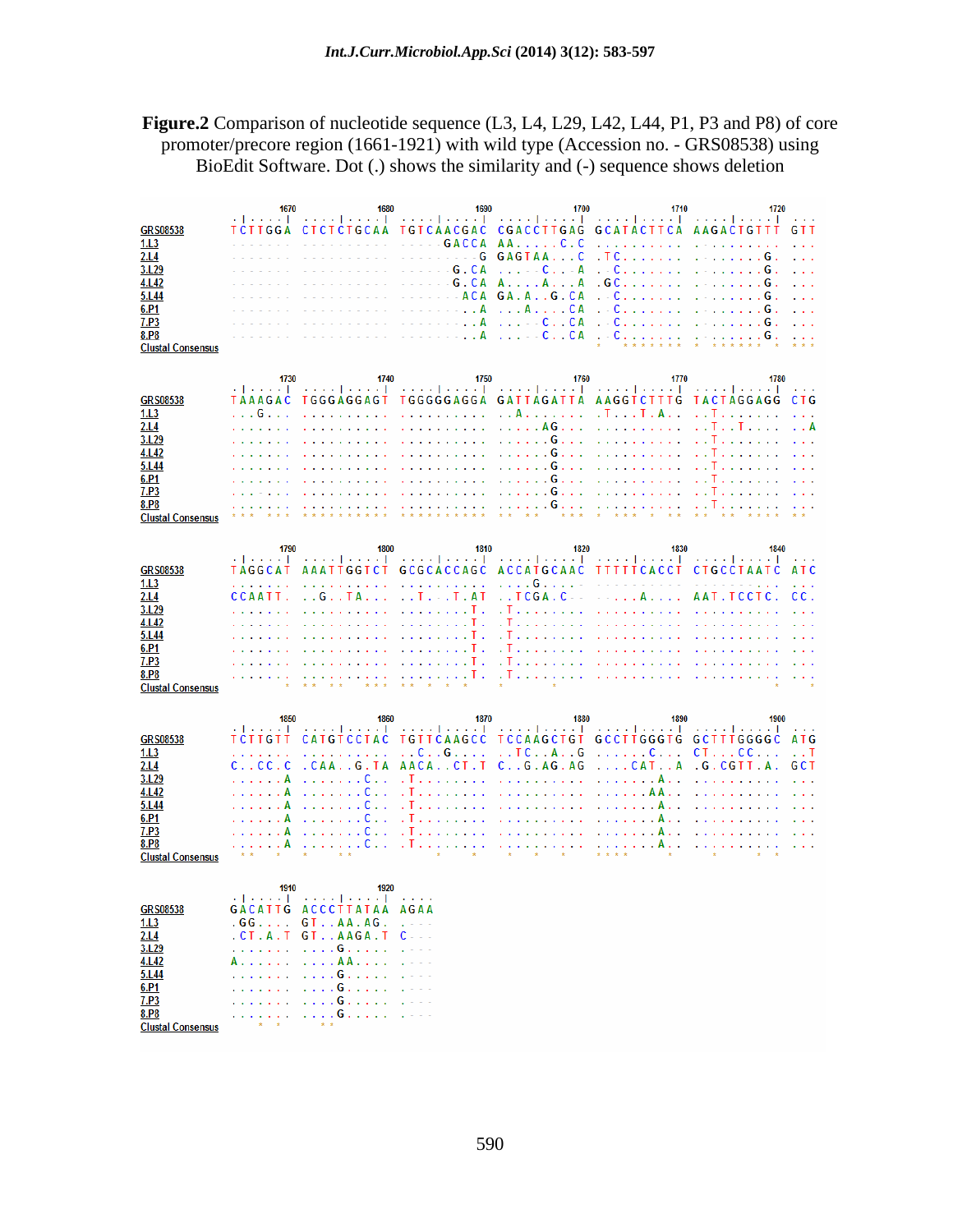**Figure.3** Comparison of nucleotide sequence (P14, P19, P22, P23, P25, P26, P27 and P30) of core promoter/precore region (1661-1921) with wild type (Accession no. - GRS08538) using BioEdit Software. Dot (.) shows the similarity and (-) sequence shows deletion

|                          | 1670               | 1680                                                                                                                      | 1690                                                                                                           | 1700                                                | 1710                                                          | 1720                                                                                                                                                                        |
|--------------------------|--------------------|---------------------------------------------------------------------------------------------------------------------------|----------------------------------------------------------------------------------------------------------------|-----------------------------------------------------|---------------------------------------------------------------|-----------------------------------------------------------------------------------------------------------------------------------------------------------------------------|
|                          |                    |                                                                                                                           |                                                                                                                |                                                     |                                                               | والمحال أأخرج والمستحدث أأخرج والمستحدث الأحديد والمتحدث أأأخر والمراجع والمتحدث أأأخرج والمتحدث أأأخرج والمراج                                                             |
| <b>GRS08538</b>          |                    | TCTTGGA CTCTCTGCAA TGTCAACGAC CGACCTTGAG GCATACTTC AAAGACTGTT                                                             |                                                                                                                |                                                     |                                                               | TGT                                                                                                                                                                         |
| 9.P14                    | .                  |                                                                                                                           |                                                                                                                | AAGA.A.CA                                           | . 0.                                                          | . G                                                                                                                                                                         |
| 10.P19                   | and a straight and |                                                                                                                           |                                                                                                                | . . T A C A                                         |                                                               | a a a                                                                                                                                                                       |
| 11.P22                   |                    | distribution of the control                                                                                               |                                                                                                                | $AA \ldots AA \ldots CA$                            |                                                               | a a la                                                                                                                                                                      |
| 12.P23                   |                    |                                                                                                                           | 11 <b>. T</b>                                                                                                  | $AAGA$ $CA$                                         |                                                               |                                                                                                                                                                             |
| 13.P25                   |                    | distribution of the control                                                                                               | a a anala<br>GACC.                                                                                             | $AA \ldots A \ldots CA$                             |                                                               | $\mathbf{r}$ and $\mathbf{r}$                                                                                                                                               |
| 14.P26                   |                    |                                                                                                                           | a a shekar                                                                                                     | <b>ACCGAACTGC</b>                                   | AGC. G                                                        | and a                                                                                                                                                                       |
| 15.P27<br>16.P30         |                    |                                                                                                                           |                                                                                                                |                                                     |                                                               | and a                                                                                                                                                                       |
| <b>Clustal Consensus</b> |                    |                                                                                                                           |                                                                                                                |                                                     |                                                               |                                                                                                                                                                             |
|                          |                    |                                                                                                                           |                                                                                                                |                                                     |                                                               |                                                                                                                                                                             |
|                          |                    |                                                                                                                           |                                                                                                                |                                                     |                                                               |                                                                                                                                                                             |
|                          |                    |                                                                                                                           |                                                                                                                |                                                     |                                                               |                                                                                                                                                                             |
| <b>GRS08538</b>          |                    |                                                                                                                           |                                                                                                                |                                                     |                                                               | TTAAAGA CTGGGAGGAG TTGGGGGAGG AGATTAG AT TAAAGGTCTT TGTACTAGGA GGC                                                                                                          |
| 9.P <sub>14</sub>        |                    | and a straight and a                                                                                                      | and a straight and a straight                                                                                  | $\ldots$ $G$ .                                      | and a straight and a                                          | . T                                                                                                                                                                         |
| 10.P19                   |                    | and a straight and a                                                                                                      | . 006.                                                                                                         |                                                     | the service of the services.                                  | . T                                                                                                                                                                         |
| 11.P22                   | and a straight     | and a straight and a                                                                                                      | . 6 .                                                                                                          |                                                     | . T . A                                                       | . T                                                                                                                                                                         |
| 12.P23                   | and a strong of    |                                                                                                                           |                                                                                                                |                                                     | the contract of the contract of                               | . T                                                                                                                                                                         |
| 13.P25                   | and a straight and |                                                                                                                           |                                                                                                                |                                                     | . T . A                                                       | . T                                                                                                                                                                         |
| 14.P26                   | and a straight and |                                                                                                                           |                                                                                                                |                                                     | . T . A                                                       | . T                                                                                                                                                                         |
| <b>15.P27</b>            | . C -              |                                                                                                                           |                                                                                                                |                                                     | $\ldots$ T $\ldots$ G $\ldots$                                | . TT T<br>. . А                                                                                                                                                             |
| 16.P30                   |                    |                                                                                                                           | *********** ****** *                                                                                           |                                                     | $* * * * * * * *$                                             | a a la                                                                                                                                                                      |
| <b>Clustal Consensus</b> |                    |                                                                                                                           |                                                                                                                |                                                     |                                                               |                                                                                                                                                                             |
|                          |                    |                                                                                                                           |                                                                                                                |                                                     |                                                               |                                                                                                                                                                             |
|                          | 1790               | 1800                                                                                                                      | 1810                                                                                                           | 1820                                                | 1830                                                          | 1840<br>ومحال أوجود المحدد الأخدم والمحدد المحددة المحدد الأحدد المحدد الأحدد المحدد المحدد المحدد                                                                          |
| <b>GRS08538</b>          |                    |                                                                                                                           |                                                                                                                |                                                     |                                                               | TGTAGGC ATAAATTGGT CTGCGCACCA GCACCATGCA ACTTTTTCAC CTCTGCCTAA TCA                                                                                                          |
| 9.P14                    | and a straight and |                                                                                                                           |                                                                                                                |                                                     |                                                               | and a straight and a                                                                                                                                                        |
| 10.P19                   |                    |                                                                                                                           |                                                                                                                |                                                     |                                                               | and a straight and a straight                                                                                                                                               |
| 11.P22                   |                    | and a straight and a                                                                                                      | and a straightful control of the state of the state of the state of the state of the state of the state of the | T. . T.                                             | the state of the state of the                                 |                                                                                                                                                                             |
| 12.P23                   | <u>.</u>           |                                                                                                                           |                                                                                                                |                                                     |                                                               | and a straight and state                                                                                                                                                    |
| 13.P25                   | and a straight and |                                                                                                                           |                                                                                                                |                                                     | The Theorem is a complete state                               | the service of the service                                                                                                                                                  |
| 14.P26                   | and a straight and |                                                                                                                           |                                                                                                                |                                                     |                                                               |                                                                                                                                                                             |
| <b>15.P27</b>            | . . CT             | .GC.T. T.                                                                                                                 |                                                                                                                | G.T. . G.G. T. . T. CAT                             | $G$ TTT T $G$ .C                                              | and a                                                                                                                                                                       |
| 16.P30                   |                    | $\begin{array}{cccccccccccccc} \bullet & \bullet & \bullet & \bullet & \bullet & \bullet & \bullet & \bullet \end{array}$ | * * * * * * * * * * * *                                                                                        |                                                     | $\bullet\ast\ast\ast\ast\ast$                                 |                                                                                                                                                                             |
| <b>Clustal Consensus</b> |                    |                                                                                                                           |                                                                                                                |                                                     |                                                               |                                                                                                                                                                             |
|                          |                    |                                                                                                                           |                                                                                                                |                                                     |                                                               |                                                                                                                                                                             |
|                          | 1850               | 1860                                                                                                                      | 1870                                                                                                           | 1880                                                | 1890                                                          | 1900                                                                                                                                                                        |
| <b>GRS08538</b>          |                    |                                                                                                                           |                                                                                                                |                                                     |                                                               | وتعتب المتحوية المتحوين المتحوية المتحورة المتحوية المتحورة المتحوية المتحورة وتحتمل المتحورة المتحول<br>TCTCTTG TTCATGTCCT ACTGTTCAAG CCTCCAAGCT GTGCCTTGGG TGGCTTTGGG GCA |
| 9.P <sub>14</sub>        | .                  | . A C                                                                                                                     |                                                                                                                | and The results in a resolution of the resolution A |                                                               |                                                                                                                                                                             |
| 10.P19                   | and a straight     | . A C                                                                                                                     |                                                                                                                |                                                     |                                                               | and a straight and a                                                                                                                                                        |
| 11.P22                   | a dia ang pag-     | . A C                                                                                                                     |                                                                                                                |                                                     |                                                               | and a straight and a                                                                                                                                                        |
| 12.P23                   | and a straight     | . A C                                                                                                                     |                                                                                                                |                                                     |                                                               | and a straight and a                                                                                                                                                        |
| 13.P25                   | .                  | . A C                                                                                                                     | . The concern concern concern                                                                                  |                                                     | . A                                                           | and a straight and a                                                                                                                                                        |
| 14.P26                   | .                  | . A C                                                                                                                     |                                                                                                                |                                                     |                                                               | the contract of the contract of the                                                                                                                                         |
| <b>15.P27</b>            | . T                | $\ldots$ GT. $\ldots$ TG. $\ldots$ C. $\ldots$ T. TITTC $\ldots$ TCC. GT. TT.                                             |                                                                                                                |                                                     |                                                               | $G.ATG.$ . TT.<br>. . G                                                                                                                                                     |
| 16.P30                   | .                  |                                                                                                                           |                                                                                                                |                                                     |                                                               |                                                                                                                                                                             |
| <b>Clustal Consensus</b> |                    | $\mathbf x$ . The set of $\mathbf x$                                                                                      | $x - x = x - x$                                                                                                |                                                     | $\mathbf{x} \times \mathbf{x}$ $\mathbf{x} \times \mathbf{x}$ |                                                                                                                                                                             |
|                          |                    |                                                                                                                           |                                                                                                                |                                                     |                                                               |                                                                                                                                                                             |
|                          | 1910               | 1920<br>فترا بتنبير التبيتين التبيت التبيتين                                                                              |                                                                                                                |                                                     |                                                               |                                                                                                                                                                             |
| <b>GRS08538</b>          |                    | TGGACAT TGACCCT TA TAAAGAA                                                                                                |                                                                                                                |                                                     |                                                               |                                                                                                                                                                             |
| 9.P <sub>14</sub>        | a dia manana       | . G                                                                                                                       |                                                                                                                |                                                     |                                                               |                                                                                                                                                                             |
| 10.P19                   | .                  | . <b>G</b>                                                                                                                |                                                                                                                |                                                     |                                                               |                                                                                                                                                                             |
| 11.P22                   | .                  | . AAC                                                                                                                     |                                                                                                                |                                                     |                                                               |                                                                                                                                                                             |
| 12.P23                   | .                  | . G                                                                                                                       |                                                                                                                |                                                     |                                                               |                                                                                                                                                                             |
| 13.P25                   | .                  | . G                                                                                                                       |                                                                                                                |                                                     |                                                               |                                                                                                                                                                             |
| 14.P26                   | .                  | . G - -                                                                                                                   |                                                                                                                |                                                     |                                                               |                                                                                                                                                                             |
| <b>15.P27</b>            | G G                | . . T T G - C - -                                                                                                         |                                                                                                                |                                                     |                                                               |                                                                                                                                                                             |
| 16.P30                   |                    | . G -                                                                                                                     |                                                                                                                |                                                     |                                                               |                                                                                                                                                                             |
| <b>Clustal Consensus</b> |                    |                                                                                                                           |                                                                                                                |                                                     |                                                               |                                                                                                                                                                             |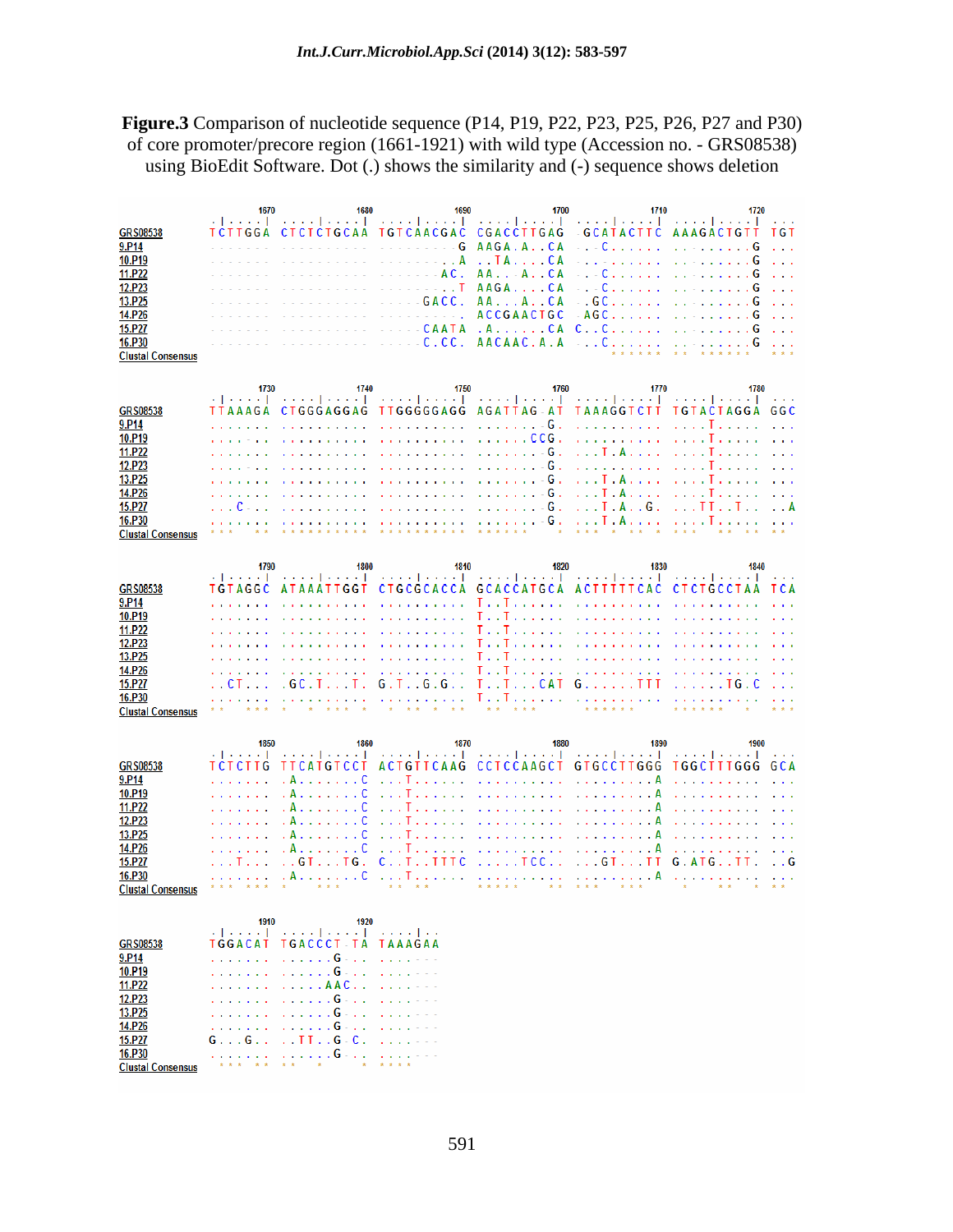**Figure.4** Comparison of nucleotide sequence (P31, P33, P35, P40, P43, P45, P64 and P72) of core promoter/precore region (1661-1921) with wild type (Accession no. - GRS08538) using BioEdit Software. Dot (.) shows the similarity and (-) sequence shows deletion

|                          | 1670                            | 1680                                                               | 1690                                       | 1700                                                                                                                                              | 1710                                                                                                                                                                                                                                                                                                                                                                                                                                                                                                                   | 1720                                                                                            |
|--------------------------|---------------------------------|--------------------------------------------------------------------|--------------------------------------------|---------------------------------------------------------------------------------------------------------------------------------------------------|------------------------------------------------------------------------------------------------------------------------------------------------------------------------------------------------------------------------------------------------------------------------------------------------------------------------------------------------------------------------------------------------------------------------------------------------------------------------------------------------------------------------|-------------------------------------------------------------------------------------------------|
|                          |                                 |                                                                    |                                            |                                                                                                                                                   |                                                                                                                                                                                                                                                                                                                                                                                                                                                                                                                        | <b>Service</b>                                                                                  |
| <b>GRS08538</b>          |                                 | TCTTGGA CTCTCTGCAA                                                 | <b>TGTCAACGAC</b>                          | CGACCTTGAG GCATACTTCA                                                                                                                             |                                                                                                                                                                                                                                                                                                                                                                                                                                                                                                                        | <b>AAGACTGTT</b><br>T G T                                                                       |
| 17.P31                   |                                 |                                                                    | $-C.A.$ .                                  | ATTACA                                                                                                                                            | and the analysis and a state                                                                                                                                                                                                                                                                                                                                                                                                                                                                                           | G                                                                                               |
| 18.P33                   |                                 |                                                                    | $\sim$ 100 $\sim$                          | ACGTACCA                                                                                                                                          | and the company of the company                                                                                                                                                                                                                                                                                                                                                                                                                                                                                         | 2020                                                                                            |
| 19.P35                   |                                 |                                                                    | $- - G$ .                                  | $ACGA$ CA                                                                                                                                         | and the company of the com-                                                                                                                                                                                                                                                                                                                                                                                                                                                                                            | $\mathcal{L} \times \mathcal{L} \times \mathcal{L}$<br>2020                                     |
| 20.P40                   |                                 |                                                                    | $\cdot$ . A $\cdot$ .<br>G                 | GT.A.A. CA                                                                                                                                        | $CGC$                                                                                                                                                                                                                                                                                                                                                                                                                                                                                                                  | GА<br>.                                                                                         |
| 21.P43                   |                                 |                                                                    | $\omega_{\rm{max}}$                        | . . GACAGA<br>$\sim$                                                                                                                              | and the company of the company                                                                                                                                                                                                                                                                                                                                                                                                                                                                                         | $\sim$ $\sim$<br>G                                                                              |
| 22.P45                   |                                 |                                                                    | G <sub>G</sub>                             | .CC.ACCA                                                                                                                                          | and the company of the company of                                                                                                                                                                                                                                                                                                                                                                                                                                                                                      | G                                                                                               |
| 23.P64                   |                                 |                                                                    |                                            | $- G AAGA$                                                                                                                                        | and the second control of                                                                                                                                                                                                                                                                                                                                                                                                                                                                                              | <b>Service</b><br>2020                                                                          |
| 24.P72                   |                                 | the control of the control of the                                  |                                            |                                                                                                                                                   | and the company of the company                                                                                                                                                                                                                                                                                                                                                                                                                                                                                         | . G                                                                                             |
| <b>Clustal Consensus</b> |                                 |                                                                    |                                            |                                                                                                                                                   |                                                                                                                                                                                                                                                                                                                                                                                                                                                                                                                        |                                                                                                 |
|                          |                                 |                                                                    |                                            |                                                                                                                                                   |                                                                                                                                                                                                                                                                                                                                                                                                                                                                                                                        |                                                                                                 |
|                          |                                 |                                                                    |                                            |                                                                                                                                                   |                                                                                                                                                                                                                                                                                                                                                                                                                                                                                                                        |                                                                                                 |
|                          | 1730                            | 1740                                                               | 1750                                       | 1760                                                                                                                                              | 1770                                                                                                                                                                                                                                                                                                                                                                                                                                                                                                                   | 1780<br>ومعارضه والمتحدث المتحد المتحدث المتحدة المتحدث المتحد المتحدث المتحدث المتحدة المتحدث  |
| GRS08538                 | TTAAAGA                         | <b>CTGGGAGGAG</b>                                                  | <b>TTGGGGGAG</b>                           |                                                                                                                                                   |                                                                                                                                                                                                                                                                                                                                                                                                                                                                                                                        | GAGATTAGAT TAAAGGTCTT TGTACTAGGA GGC                                                            |
| 17.P31                   |                                 |                                                                    |                                            |                                                                                                                                                   | the contract of the contract of the                                                                                                                                                                                                                                                                                                                                                                                                                                                                                    |                                                                                                 |
|                          |                                 | $\sim 100$<br>and a straight and                                   | . A<br>$\mathbf{r}$                        | . G .                                                                                                                                             |                                                                                                                                                                                                                                                                                                                                                                                                                                                                                                                        | a salar<br>т.<br>÷.                                                                             |
| 18.P33                   |                                 |                                                                    | $C. \ldots. A$ G                           | . G .                                                                                                                                             | . T . A                                                                                                                                                                                                                                                                                                                                                                                                                                                                                                                |                                                                                                 |
| 19.P35                   |                                 |                                                                    | and a st<br>C.                             | . <b>G</b> .                                                                                                                                      | . T . A                                                                                                                                                                                                                                                                                                                                                                                                                                                                                                                |                                                                                                 |
| 20.P40                   |                                 |                                                                    | $C. \ldots A. GAG$                         | . G .                                                                                                                                             | $\ldots$ T.A                                                                                                                                                                                                                                                                                                                                                                                                                                                                                                           |                                                                                                 |
| 21.P43                   |                                 |                                                                    | and a state                                | . G .                                                                                                                                             | the contract of the contract                                                                                                                                                                                                                                                                                                                                                                                                                                                                                           |                                                                                                 |
| 22.P45                   |                                 |                                                                    | .CT. GAG                                   | . G .                                                                                                                                             | $\ldots$ T.A                                                                                                                                                                                                                                                                                                                                                                                                                                                                                                           | <b>College</b><br>I.                                                                            |
| 23.P64                   |                                 |                                                                    | and a straight and a straight              | . G .                                                                                                                                             | and a straightful control of the state of the state of the state of the state of the state of the state of the                                                                                                                                                                                                                                                                                                                                                                                                         |                                                                                                 |
| 24.P72                   |                                 |                                                                    |                                            |                                                                                                                                                   | . <b>6</b>                                                                                                                                                                                                                                                                                                                                                                                                                                                                                                             | <b>Service</b><br>$\mathbf{r}$                                                                  |
| <b>Clustal Consensus</b> |                                 | $-1 - 1 - 1 = 0$                                                   | $\mathbf{x} \cdot \mathbf{x} = \mathbf{x}$ | $\frac{1}{2} \left( \frac{1}{2} \right) \left( \frac{1}{2} \right) = \frac{1}{2} \left( \frac{1}{2} \right)$<br>$-1 - 1 - 1 = 0$<br>$\rightarrow$ | $\begin{array}{cccccccccccccc} \mathbf{x} & \mathbf{x} & \mathbf{x} & \mathbf{x} & \mathbf{x} & \mathbf{x} & \mathbf{x} & \mathbf{x} & \mathbf{x} & \mathbf{x} & \mathbf{x} & \mathbf{x} & \mathbf{x} & \mathbf{x} & \mathbf{x} & \mathbf{x} & \mathbf{x} & \mathbf{x} & \mathbf{x} & \mathbf{x} & \mathbf{x} & \mathbf{x} & \mathbf{x} & \mathbf{x} & \mathbf{x} & \mathbf{x} & \mathbf{x} & \mathbf{x} & \mathbf{x} & \mathbf{x} & \mathbf{x} & \mathbf{x} & \mathbf{x} & \mathbf{x} & \mathbf{x} &$<br>$-1 - 1 - 1$ |                                                                                                 |
|                          |                                 |                                                                    |                                            |                                                                                                                                                   |                                                                                                                                                                                                                                                                                                                                                                                                                                                                                                                        |                                                                                                 |
|                          | 1790                            | 1800                                                               | 1810                                       | 1820                                                                                                                                              | 1830                                                                                                                                                                                                                                                                                                                                                                                                                                                                                                                   | 1840                                                                                            |
|                          |                                 |                                                                    |                                            |                                                                                                                                                   |                                                                                                                                                                                                                                                                                                                                                                                                                                                                                                                        | ومعتال ومعارضه والمتحدث المتحدث المتحدث المتحدث المتحدث المتحدث المتحدث المتحدث المتحدث المتحدث |
| <b>GRS08538</b>          | <b>TGTAGGC</b>                  | <b>ATAAATTGGT</b>                                                  |                                            | CTGCGCACCA GCACCATGCA ACTTTTTCAC                                                                                                                  |                                                                                                                                                                                                                                                                                                                                                                                                                                                                                                                        | <b>CTCTGCCTAA</b><br>T C A                                                                      |
| 17.P31                   |                                 | .                                                                  | and a straight and a                       | The Theorem is a consequence                                                                                                                      |                                                                                                                                                                                                                                                                                                                                                                                                                                                                                                                        | and a                                                                                           |
| 18.P33                   |                                 | and a straight and a                                               | and a straight and a                       | Tale Talender                                                                                                                                     | the contract of the contract of the                                                                                                                                                                                                                                                                                                                                                                                                                                                                                    | $\mathbf{r}$ , $\mathbf{r}$ , $\mathbf{r}$                                                      |
| 19.P35                   |                                 | and a straight and a straight                                      | the company of the company                 | T T                                                                                                                                               | .                                                                                                                                                                                                                                                                                                                                                                                                                                                                                                                      |                                                                                                 |
| 20.P40                   |                                 | and a straightful and a                                            | the company's company's                    | T<br>Tagair anns 1                                                                                                                                | the contract of the contract of                                                                                                                                                                                                                                                                                                                                                                                                                                                                                        | and a straight and                                                                              |
| 21.P43                   |                                 |                                                                    | and a straight and a                       | 1 I                                                                                                                                               | the contract of the contract of the                                                                                                                                                                                                                                                                                                                                                                                                                                                                                    |                                                                                                 |
| 22.P45                   |                                 |                                                                    | and a straight and a                       | T<br>т.,                                                                                                                                          | the contract of the contract of                                                                                                                                                                                                                                                                                                                                                                                                                                                                                        |                                                                                                 |
| 23.P <sub>64</sub>       |                                 |                                                                    | and a straight and a straight              | T.,<br>and a state<br>Τ                                                                                                                           | the contract of the contract of                                                                                                                                                                                                                                                                                                                                                                                                                                                                                        |                                                                                                 |
| 24.P72                   |                                 | .                                                                  | the service of the service                 | $T \ldots T$                                                                                                                                      | and the property of the second contract of the second                                                                                                                                                                                                                                                                                                                                                                                                                                                                  | and a straight and a                                                                            |
| <b>Clustal Consensus</b> |                                 |                                                                    |                                            |                                                                                                                                                   |                                                                                                                                                                                                                                                                                                                                                                                                                                                                                                                        |                                                                                                 |
|                          |                                 |                                                                    |                                            |                                                                                                                                                   |                                                                                                                                                                                                                                                                                                                                                                                                                                                                                                                        |                                                                                                 |
|                          | 1850                            | 1860                                                               | 1870                                       | 1880                                                                                                                                              | 1890                                                                                                                                                                                                                                                                                                                                                                                                                                                                                                                   | 1900                                                                                            |
|                          | <b>Administration Committee</b> |                                                                    |                                            |                                                                                                                                                   |                                                                                                                                                                                                                                                                                                                                                                                                                                                                                                                        | وتمامل المتحدث المتموين المتحدث المتحدث المتحدث المتحدث المتحدث المتحدث المتحدث                 |
| <b>GRS08538</b>          | <b>TCTCTTG</b>                  | TTCATGTCCT                                                         |                                            |                                                                                                                                                   |                                                                                                                                                                                                                                                                                                                                                                                                                                                                                                                        | ACTGTTCAAG CCTCCAAGCT GTGCCTTGGG TGGCTTTGGG GCA                                                 |
| 17.P31                   |                                 | . A<br>T.C                                                         | a a la<br>Τ<br>a a la                      | .                                                                                                                                                 | . . А                                                                                                                                                                                                                                                                                                                                                                                                                                                                                                                  |                                                                                                 |
| 18.P33                   |                                 | . A<br>c                                                           | and a state<br>i.                          | . A - A A                                                                                                                                         |                                                                                                                                                                                                                                                                                                                                                                                                                                                                                                                        | . . C AAC<br>.                                                                                  |
| 19.P35                   | and a straight                  | . А.<br>C                                                          | and a straight<br>Τ                        | and a straight and a                                                                                                                              | . . A<br><b><i>Charles Committee</i></b>                                                                                                                                                                                                                                                                                                                                                                                                                                                                               |                                                                                                 |
| 20.P40                   | and a straight                  | . A<br>C                                                           | and a straight<br>Т<br>and a               | and a straight and a straight                                                                                                                     | A<br><b>Service State</b>                                                                                                                                                                                                                                                                                                                                                                                                                                                                                              |                                                                                                 |
| 21.P43                   | and a straight                  | . A<br>C                                                           | and a straight<br>ä,<br>$\mathbf{r}$       | and a straightful and straight                                                                                                                    | A<br><b>Service State</b>                                                                                                                                                                                                                                                                                                                                                                                                                                                                                              |                                                                                                 |
| 22.P45                   | a a shekarar a                  | . A<br>C<br>$\sim$ $\sim$ $\sim$                                   | and a straight<br>. T                      |                                                                                                                                                   |                                                                                                                                                                                                                                                                                                                                                                                                                                                                                                                        |                                                                                                 |
| 23.P64                   | and a straight                  | . A C                                                              | . T                                        |                                                                                                                                                   |                                                                                                                                                                                                                                                                                                                                                                                                                                                                                                                        | and a straight and a straight                                                                   |
| 24.P72                   |                                 | 1.1.1.1.0                                                          |                                            |                                                                                                                                                   |                                                                                                                                                                                                                                                                                                                                                                                                                                                                                                                        | and a straight and a straight                                                                   |
| <b>Clustal Consensus</b> |                                 |                                                                    |                                            | * * * * * * * * *                                                                                                                                 |                                                                                                                                                                                                                                                                                                                                                                                                                                                                                                                        |                                                                                                 |
|                          |                                 |                                                                    |                                            |                                                                                                                                                   |                                                                                                                                                                                                                                                                                                                                                                                                                                                                                                                        |                                                                                                 |
|                          |                                 | 1920                                                               |                                            |                                                                                                                                                   |                                                                                                                                                                                                                                                                                                                                                                                                                                                                                                                        |                                                                                                 |
|                          | 1910                            | وتوارده والمتحول وتحالف المتحول                                    |                                            |                                                                                                                                                   |                                                                                                                                                                                                                                                                                                                                                                                                                                                                                                                        |                                                                                                 |
| <b>GRS08538</b>          | <b>TGGACAT</b>                  | TGA CCCTTA TAAAGAA                                                 |                                            |                                                                                                                                                   |                                                                                                                                                                                                                                                                                                                                                                                                                                                                                                                        |                                                                                                 |
| 17.P31                   | and a straight and              | . - G                                                              | <b>Contractor</b>                          |                                                                                                                                                   |                                                                                                                                                                                                                                                                                                                                                                                                                                                                                                                        |                                                                                                 |
| 18.P33                   | . . A                           | . . C C A A                                                        | $A \cdot$                                  |                                                                                                                                                   |                                                                                                                                                                                                                                                                                                                                                                                                                                                                                                                        |                                                                                                 |
| 19.P35                   | and a straight                  | $\ldots$ AT $\ldots$ G $\ldots$                                    | <b>Contractor</b>                          |                                                                                                                                                   |                                                                                                                                                                                                                                                                                                                                                                                                                                                                                                                        |                                                                                                 |
| 20.P40                   | a a chanaich                    | $\ldots$ C $\ldots$ $\ldots$ G $\ldots$ $\ldots$ $\ldots$ $\ldots$ |                                            |                                                                                                                                                   |                                                                                                                                                                                                                                                                                                                                                                                                                                                                                                                        |                                                                                                 |
| 21.P43                   | and a straight and              | . <b>G</b>                                                         |                                            |                                                                                                                                                   |                                                                                                                                                                                                                                                                                                                                                                                                                                                                                                                        |                                                                                                 |
| 22.P45                   | and and                         | $\ldots$ . $\mathsf{AAG}$ .                                        |                                            |                                                                                                                                                   |                                                                                                                                                                                                                                                                                                                                                                                                                                                                                                                        |                                                                                                 |
| 23.P64                   |                                 | . G                                                                |                                            |                                                                                                                                                   |                                                                                                                                                                                                                                                                                                                                                                                                                                                                                                                        |                                                                                                 |
| 24.P72                   |                                 | . - G                                                              |                                            |                                                                                                                                                   |                                                                                                                                                                                                                                                                                                                                                                                                                                                                                                                        |                                                                                                 |
| <b>Clustal Consensus</b> |                                 |                                                                    |                                            |                                                                                                                                                   |                                                                                                                                                                                                                                                                                                                                                                                                                                                                                                                        |                                                                                                 |
|                          |                                 |                                                                    |                                            |                                                                                                                                                   |                                                                                                                                                                                                                                                                                                                                                                                                                                                                                                                        |                                                                                                 |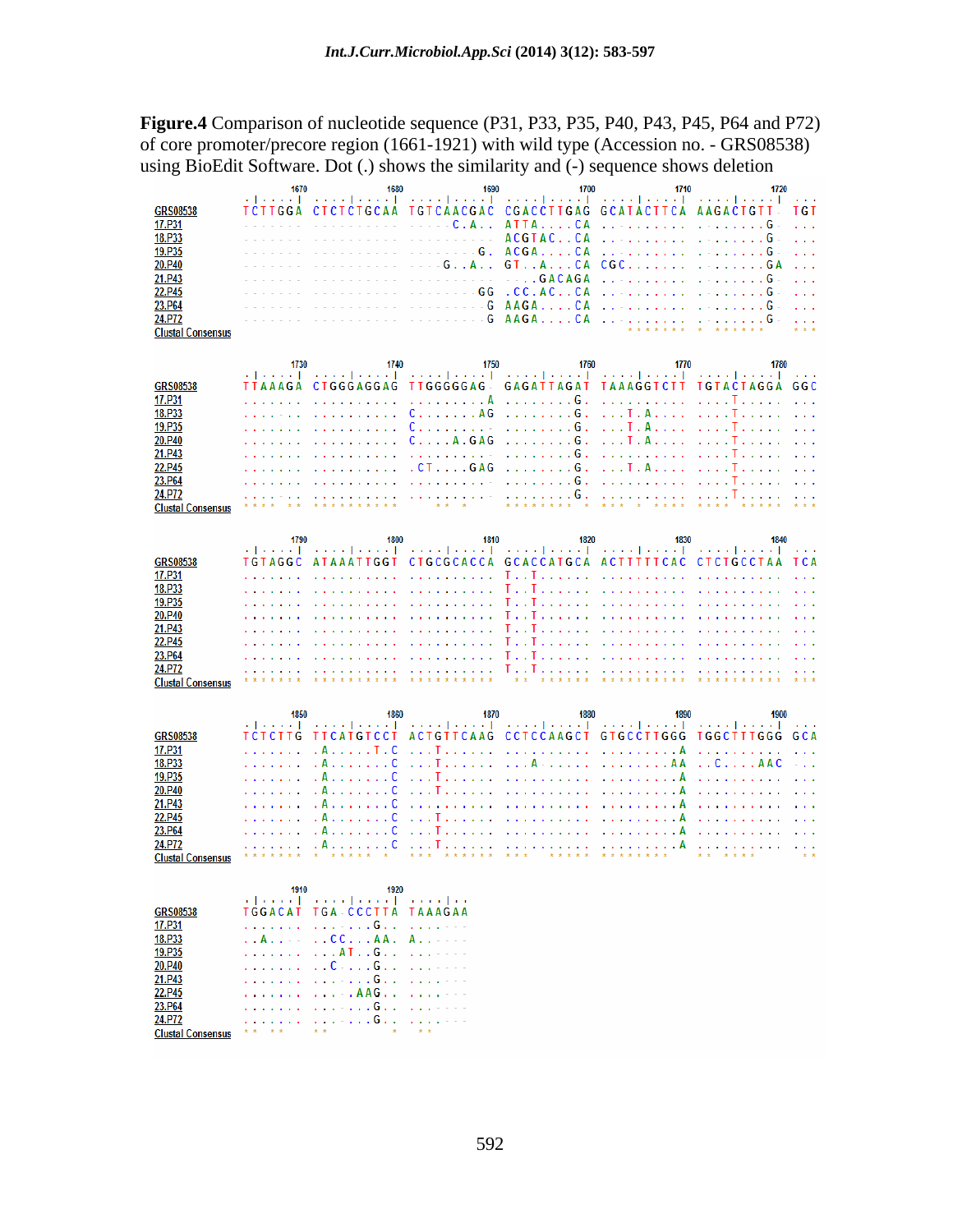**Figure.5** Comparison of nucleotide sequence (P74, P75, P76, P77, P78, P79, P81 and M4) of core promoter/precore region (1661-1921) with wild type (Accession no. - GRS08538) using BioEdit Software. Dot (.) shows the similarity and (-) sequence shows deletion.

|                                   | 1670                           | 1680                                                           | 1690                                     | 1700                                                                                                                                                                                                                           | 1710                                                                                                                                                                                                                                                                                       | 1720                                                                                                                        |
|-----------------------------------|--------------------------------|----------------------------------------------------------------|------------------------------------------|--------------------------------------------------------------------------------------------------------------------------------------------------------------------------------------------------------------------------------|--------------------------------------------------------------------------------------------------------------------------------------------------------------------------------------------------------------------------------------------------------------------------------------------|-----------------------------------------------------------------------------------------------------------------------------|
| <b>GRS08538</b>                   |                                | TCTTGGA CTCTCTGCAA TGTCAACGAC CGACCTTGAG GCATACTTCA AAGACTGTTT |                                          |                                                                                                                                                                                                                                |                                                                                                                                                                                                                                                                                            | <b>Contractor</b><br><b>GTT</b>                                                                                             |
|                                   |                                |                                                                | $  CGA$<br>$\sim 100$                    |                                                                                                                                                                                                                                | C - - -                                                                                                                                                                                                                                                                                    | .                                                                                                                           |
| 25.P74                            |                                |                                                                | $-$ - G                                  | $\ldots$ . T . GC . $\ldots$<br>A.<br>$T. G C.$ .                                                                                                                                                                              | c                                                                                                                                                                                                                                                                                          | G.<br>G                                                                                                                     |
| 26.P75                            |                                |                                                                |                                          |                                                                                                                                                                                                                                | state and a state of the state                                                                                                                                                                                                                                                             |                                                                                                                             |
| 27.P76                            | and the control of the con-    | and the state of the state of the                              | . G A<br>. <b>GA</b>                     | $\ldots$ $\overline{1}$ $\cdot$ GC $\ldots$                                                                                                                                                                                    | C<br>state and a state of the                                                                                                                                                                                                                                                              | G<br><b>Service</b>                                                                                                         |
| 28.P77<br>29.P78                  |                                |                                                                | G A<br>L.                                | $\ldots$ . T = GC $\ldots$<br>$\ldots$ . T. GC                                                                                                                                                                                 | $C = \{x_1, x_2, x_3, x_4, x_5, x_6, x_7, x_8, x_9, x_1, x_2, x_3, x_4, x_5, x_6, x_7, x_8, x_9, x_1, x_2, x_3, x_4, x_6, x_7, x_8, x_9, x_1, x_2, x_3, x_4, x_6, x_7, x_8, x_9, x_1, x_2, x_3, x_4, x_6, x_7, x_8, x_9, x_1, x_2, x_3, x_4, x_6, x_7, x_8, x_9, x_1, x_2, x_3, x_4,$<br>c | G                                                                                                                           |
| 30.P79                            |                                |                                                                | $\sim$ $\sim$                            |                                                                                                                                                                                                                                | the company of the company of the company of the company of the company of the company of the company of the company of the company of the company of the company of the company of the company of the company of the company                                                              | G.<br><b>College</b>                                                                                                        |
|                                   |                                | .                                                              | .                                        | - A G A<br>$  \cdot$ $\cdot$ $\overline{1}$ $\cdot$ $\overline{6}$ $\overline{0}$ $\cdot$ $\cdot$ $\cdot$                                                                                                                      | C<br>management of the control of the con-<br>C. C.                                                                                                                                                                                                                                        |                                                                                                                             |
| 31.P81<br>32.M4                   |                                |                                                                |                                          |                                                                                                                                                                                                                                | $C = \{x_1, x_2, x_3, x_4, x_5, x_6, x_7, x_8, x_9, x_1, x_2, x_3, x_4, x_5, x_6, x_7, x_8, x_9, x_1, x_2, x_3, x_4, x_5, x_6, x_7, x_8, x_9, x_1, x_2, x_3, x_4, x_6, x_7, x_8, x_9, x_1, x_2, x_3, x_4, x_6, x_7, x_8, x_9, x_1, x_2, x_3, x_4, x_6, x_7, x_8, x_9, x_1, x_2, x_3,$      | G                                                                                                                           |
| <b>Clustal Consensus</b>          |                                |                                                                |                                          |                                                                                                                                                                                                                                |                                                                                                                                                                                                                                                                                            |                                                                                                                             |
|                                   |                                |                                                                |                                          |                                                                                                                                                                                                                                |                                                                                                                                                                                                                                                                                            |                                                                                                                             |
|                                   |                                |                                                                |                                          |                                                                                                                                                                                                                                |                                                                                                                                                                                                                                                                                            |                                                                                                                             |
|                                   | 1730                           | 1740                                                           | 1750                                     | 1760                                                                                                                                                                                                                           | 1770                                                                                                                                                                                                                                                                                       | 1780<br>وتميمنا وتمام المتمعم المتمعيل وتبعين المتمعين المتمعين المتمعين المتمعيل وتعتمل المتمعيلة                          |
| GRS08538                          |                                |                                                                |                                          |                                                                                                                                                                                                                                |                                                                                                                                                                                                                                                                                            | TAAA GA CTGGGAGGAG TTGGGGGAGG AGATTAGA - TTAAAGGTCT TTGTACTAGG AGG                                                          |
| 25.P74                            | . <b>A</b>                     | and a straightful and a                                        | and a straight and a straight            | $\ldots$ G<br>and a state<br>$\omega_{\rm c}$                                                                                                                                                                                  | and a straight and state                                                                                                                                                                                                                                                                   |                                                                                                                             |
| 26.P75                            |                                | and a straight<br>$\sim 100$                                   | and a straight and a                     | . <b>G</b>                                                                                                                                                                                                                     | and a straightful and state                                                                                                                                                                                                                                                                | $\sim 10$<br>T<br>$\mathcal{L}^{\mathcal{L}}$ and $\mathcal{L}^{\mathcal{L}}$                                               |
| 27.P76                            |                                |                                                                | and a straight and a                     | . 6 - -                                                                                                                                                                                                                        | the second contract of the second                                                                                                                                                                                                                                                          |                                                                                                                             |
| 28.P77                            |                                | and a straight and a                                           | and a straight and a straight            | $\ldots \ldots \text{CGCG}$                                                                                                                                                                                                    | the contract of the contract of the contract of the contract of the contract of the contract of the contract of the contract of the contract of the contract of the contract of the contract of the contract of the contract o                                                             | a a la                                                                                                                      |
| 29.P78                            |                                |                                                                | and a straight and a straight            | . G<br>$\sim$ $\sim$                                                                                                                                                                                                           | and a straight and a straight                                                                                                                                                                                                                                                              |                                                                                                                             |
| 30.P79                            |                                |                                                                | and a straight and a straight            | . <b>G</b>                                                                                                                                                                                                                     | and a straight and a straight                                                                                                                                                                                                                                                              | $\sim 10$                                                                                                                   |
| 31.P81                            |                                | . G .                                                          | and a straight and a straight            | $\ldots$ $\mathsf{G}$                                                                                                                                                                                                          | the property of the property                                                                                                                                                                                                                                                               |                                                                                                                             |
| 32.M4                             |                                | and a straight to                                              |                                          |                                                                                                                                                                                                                                |                                                                                                                                                                                                                                                                                            |                                                                                                                             |
| <b>Clustal Consensus</b>          | $\pm$                          |                                                                | <b>********</b>                          |                                                                                                                                                                                                                                | .                                                                                                                                                                                                                                                                                          |                                                                                                                             |
|                                   |                                |                                                                |                                          |                                                                                                                                                                                                                                |                                                                                                                                                                                                                                                                                            |                                                                                                                             |
|                                   | 1790                           | 1800                                                           | 1810                                     | 1820                                                                                                                                                                                                                           | 1830                                                                                                                                                                                                                                                                                       | 1840                                                                                                                        |
|                                   |                                |                                                                |                                          |                                                                                                                                                                                                                                |                                                                                                                                                                                                                                                                                            | اللواحد والمتحدث المتحد المتحدث المتحد المتحدث المتحد المتحدث المتحدث المتحدث المتحدث المتحدث<br>$\alpha = \alpha - \alpha$ |
| <b>GRS08538</b>                   |                                | CTGTAGG CATAAATTGG TCTGCGCACC                                  |                                          | AGCACCATGC AACTTTTTCA                                                                                                                                                                                                          |                                                                                                                                                                                                                                                                                            | <b>CCTCTGCCTA</b><br><b>ATC</b>                                                                                             |
| 25.P74                            | and a straight and             | and a straight<br><b>College</b>                               | and a straight and a straight            | . The Therman construction of                                                                                                                                                                                                  |                                                                                                                                                                                                                                                                                            | $\sim$ 10 $\sim$                                                                                                            |
| 26.P75                            |                                | and a straight and a                                           | and a straight and a straight            |                                                                                                                                                                                                                                |                                                                                                                                                                                                                                                                                            | and a state                                                                                                                 |
| 27.P76                            |                                | and a straight and a straight                                  | the contract of the contract of the con- | . The Therman is a construction                                                                                                                                                                                                |                                                                                                                                                                                                                                                                                            |                                                                                                                             |
| 28.P77                            |                                |                                                                | and a straight and a                     | . T                                                                                                                                                                                                                            | T                                                                                                                                                                                                                                                                                          |                                                                                                                             |
| 29.P78                            |                                |                                                                | and a straight and a straight            | . The Therman is a construction                                                                                                                                                                                                |                                                                                                                                                                                                                                                                                            |                                                                                                                             |
| 30.P79                            |                                | and a straight and a                                           | and a straight and a straight            |                                                                                                                                                                                                                                |                                                                                                                                                                                                                                                                                            |                                                                                                                             |
| 31.P81                            |                                |                                                                | and a straight and a straight            | . The Therman construction of                                                                                                                                                                                                  |                                                                                                                                                                                                                                                                                            |                                                                                                                             |
| 32.M4                             |                                |                                                                | designed and control of the state of     |                                                                                                                                                                                                                                |                                                                                                                                                                                                                                                                                            |                                                                                                                             |
| <b>Clustal Consensus</b>          |                                |                                                                |                                          |                                                                                                                                                                                                                                | .                                                                                                                                                                                                                                                                                          |                                                                                                                             |
|                                   |                                |                                                                |                                          |                                                                                                                                                                                                                                |                                                                                                                                                                                                                                                                                            |                                                                                                                             |
|                                   | 1850                           | 1860                                                           | 1870                                     | 1880                                                                                                                                                                                                                           | 1890                                                                                                                                                                                                                                                                                       | 1900                                                                                                                        |
|                                   |                                |                                                                |                                          |                                                                                                                                                                                                                                |                                                                                                                                                                                                                                                                                            | وتمرينا وتعارف والمتحدث المتحدث والمتحدث المتحدث والمتحدث المتحدث المتحدث المتحدث والمتحدث المتحدث                          |
| <b>GRS08538</b>                   | ATCTCTT                        | <b>GTTCATGTCC</b>                                              |                                          | TACTGTTCAA GCCTCCAAGC TGTGCCTTGG                                                                                                                                                                                               |                                                                                                                                                                                                                                                                                            | <b>GTGGCTTTGG</b><br>G G C                                                                                                  |
| 25.P74                            | and a straight                 | . . A                                                          |                                          |                                                                                                                                                                                                                                |                                                                                                                                                                                                                                                                                            | A.,                                                                                                                         |
| 26.P75                            | and a straight                 | . . A                                                          |                                          |                                                                                                                                                                                                                                |                                                                                                                                                                                                                                                                                            | A<br>$\sim$ $\sim$                                                                                                          |
| 27.P76                            | a shekara ta 19                | . . A                                                          | c<br>т                                   |                                                                                                                                                                                                                                |                                                                                                                                                                                                                                                                                            |                                                                                                                             |
| 28.P77                            | .                              | . . A                                                          | с<br>Т                                   | and a series of the contract of the contract of the contract of the contract of the contract of the contract of the contract of the contract of the contract of the contract of the contract of the contract of the contract o |                                                                                                                                                                                                                                                                                            |                                                                                                                             |
| 29.P78                            | and a straight and             | . . A                                                          |                                          |                                                                                                                                                                                                                                |                                                                                                                                                                                                                                                                                            | A                                                                                                                           |
| 30.P79                            | and a straight and             | . . A                                                          |                                          |                                                                                                                                                                                                                                |                                                                                                                                                                                                                                                                                            |                                                                                                                             |
| 31.P81                            |                                | . . A<br>. . A                                                 | С.<br>$C_{n}$ . T.                       |                                                                                                                                                                                                                                |                                                                                                                                                                                                                                                                                            |                                                                                                                             |
| 32.M4<br><b>Clustal Consensus</b> | .                              |                                                                |                                          | .                                                                                                                                                                                                                              | .                                                                                                                                                                                                                                                                                          | A                                                                                                                           |
|                                   |                                |                                                                |                                          |                                                                                                                                                                                                                                |                                                                                                                                                                                                                                                                                            |                                                                                                                             |
|                                   |                                |                                                                |                                          |                                                                                                                                                                                                                                |                                                                                                                                                                                                                                                                                            |                                                                                                                             |
|                                   | 1910                           | 1920                                                           |                                          |                                                                                                                                                                                                                                |                                                                                                                                                                                                                                                                                            |                                                                                                                             |
|                                   |                                |                                                                |                                          |                                                                                                                                                                                                                                |                                                                                                                                                                                                                                                                                            |                                                                                                                             |
|                                   |                                | والمتمر المتحدود والمتحدود المتحدود والمتحدود المتحد           |                                          |                                                                                                                                                                                                                                |                                                                                                                                                                                                                                                                                            |                                                                                                                             |
| <b>GRS08538</b>                   |                                | ATGGACA TTGACCC TT ATAAAGAA                                    |                                          |                                                                                                                                                                                                                                |                                                                                                                                                                                                                                                                                            |                                                                                                                             |
| 25.P74                            |                                | . 6 .                                                          | <b>Contract Contract Contract</b>        |                                                                                                                                                                                                                                |                                                                                                                                                                                                                                                                                            |                                                                                                                             |
| 26.P75                            |                                | . - G .                                                        | <b>Service</b> State                     |                                                                                                                                                                                                                                |                                                                                                                                                                                                                                                                                            |                                                                                                                             |
| 27.P76                            |                                | . 6 .                                                          | <b>Service State</b>                     |                                                                                                                                                                                                                                |                                                                                                                                                                                                                                                                                            |                                                                                                                             |
| 28.P77                            | $\alpha$ , $\alpha$ , $\alpha$ | . - G .                                                        | and a series                             |                                                                                                                                                                                                                                |                                                                                                                                                                                                                                                                                            |                                                                                                                             |
| 29.P78                            | and a state                    | . <b>G</b> .                                                   | and a series of<br>and a series          |                                                                                                                                                                                                                                |                                                                                                                                                                                                                                                                                            |                                                                                                                             |
| 30.P79                            |                                | . - G .<br>. CG .                                              | and a straight of                        |                                                                                                                                                                                                                                |                                                                                                                                                                                                                                                                                            |                                                                                                                             |
| 31.P81                            | $\sim$ 100 $\pm$               | . - G .                                                        | and a straight to be                     |                                                                                                                                                                                                                                |                                                                                                                                                                                                                                                                                            |                                                                                                                             |
| 32.M4<br><b>Clustal Consensus</b> |                                | $* * *$                                                        |                                          |                                                                                                                                                                                                                                |                                                                                                                                                                                                                                                                                            |                                                                                                                             |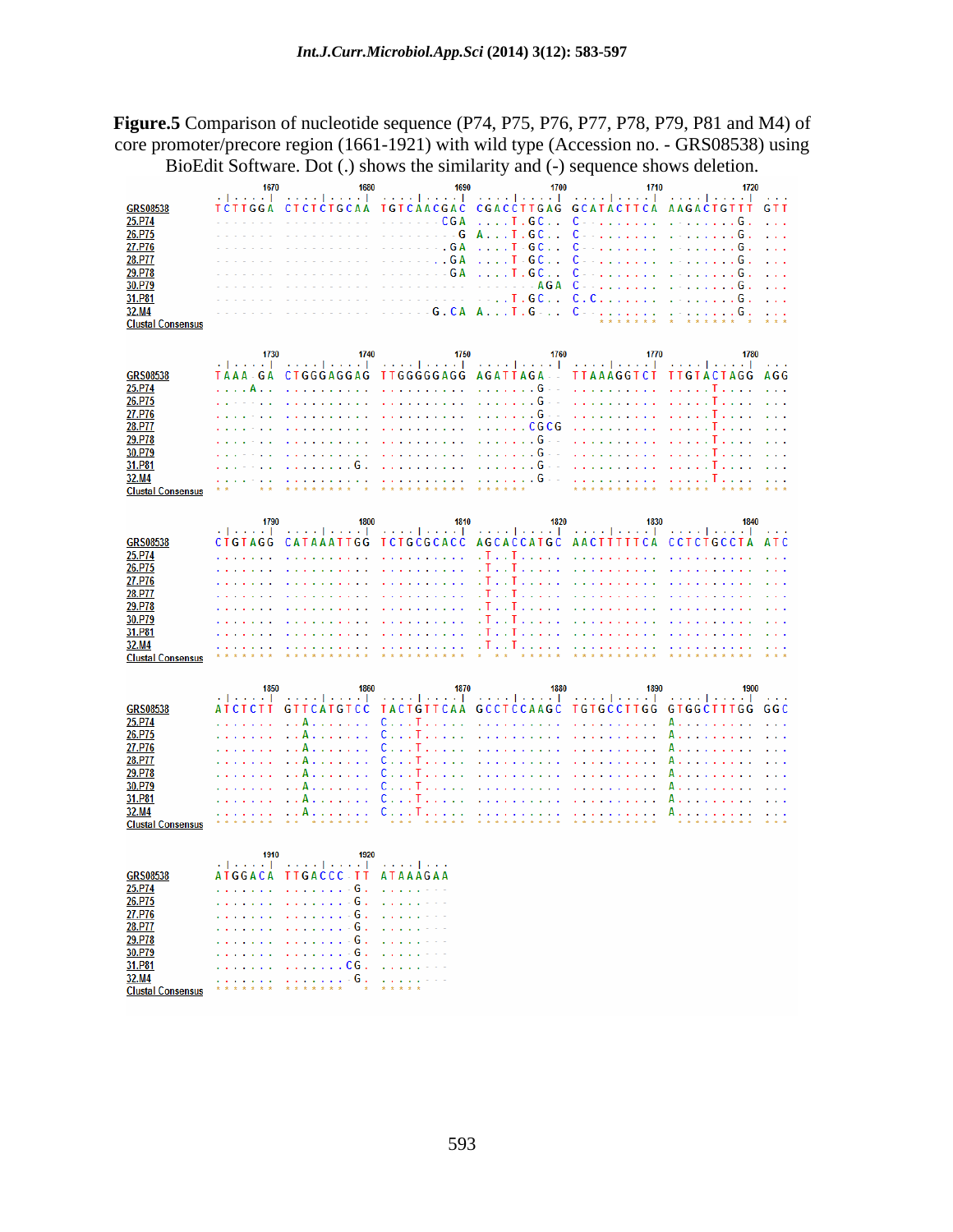### **Acknowledgement** 81:1099-101.

Rajesh Kumar is thankful to the CSIR (Council of scientific and industrial research), New Delhi for providing JRF 8. Kidd-Ljunggren K, Myhre E, Blackberg and SRF to carry out research work and DST (Department of Science and Technology), New Delhi for providing different Hepatitis B virus financial assistance to carry out this research work. 42: 5837-5841.

The authors declare that they have no

- 1. Kao JH, Chen DS*.* Global control of
- 2. Chen, DS. From hepatitis to hepatoma: patients with HBV genotype B and *Science* 1993; 262:369-370.
- 3. Chu, CM, and Liaw YF. Natural history 11. Kao JH, Chen PJ, Lai MY and Chen of chronic hepatitis B virus
- 4. Lee CM, Lu SN, Changchien CS et al. Age, gender, and local geographic 334.
- 5. Stuyver L, De Gendt S, Van Geyt C et
- 6. Hourioux C, Touzé A, Coursaget P, carcinoma compared with<br>Roingeard P. DNA-containing and asymptomatic carriers. *Hepatology*

81:1099-101.

- 7. Tiollais P, Pourcel C, Dejean A. The hepatitis B virus. *Nature.* 1985; 317:489-95.
- J. Clinical and serological variation between patients infected with different Hepatitis B virus genotypes. *J Clin Microbiol* 2004; 42: 5837-5841.
- **Competing interests**  Influence of mutations in the competing interests. implications for novel antiviral **References** 2667-2677. 9. Tacke F, Manns MP, Trautwein C. hepatitis B virus genome on virus replication and drug resistance- strategies. *Curr Med Chem* 2004; 11: 2667-2677.
	- hepatitis B virus infection*. Lancet* of core promoter and precore *Infect Dis* 2002; 2:395*-*403*.* lessons from type B viral hepatitis. C: a longitudinal study. *Liver Int* 10. Chen CH, Lee CM, Hung CH et al. Clinical significance and evolution mutations in HBeAg-positive patients with HBV genotype B and C: a longitudinal study. *Liver Int* 2007; 27: 806-815.
	- infection: an immunopathological of hepatitis B virus increase the risk study. *J Gastroenterol Hepatol* of hepatocellular carcinoma in 1997; 12:S218-S222. hepatitis B carriers. DS. Basal core promoter mutations hepatitis B carriers. *Gastroenterology* 2003; 124: 327 334.
	- variations of viral etiology of 12. Fang ZL, Ling R, Wang SS et al. HBV hepatocellular carcinoma in a core promoter mutations prevail in hyperendemic area for hepatitis B patients with hepatocellular virus infection. *Cancer* 1999; 86:1143-1150. *Med. Virol*. 1998; 56: 18 24. patients with hepatocellular carcinoma from Guangxi, China. *J.*
	- al. A new genotype of hepatitis B virus: complete genome and mutations in the basic core promoter phylogenetic relatedness. *J Gen Virol.* 2000; 81:67-74. black Africans with hepatocellular empty hepatitis B virus core 1999; 29: 946–953. 13. Baptista M, Kramvis A and Kew MC. High prevalence of 1762T 1764A of hepatitis B virus isolated from carcinoma compared with asymptomatic carriers. *Hepatology* 1999; 29: 946 953.
	- particles bind similarly to envelope 14. Okamoto H, Tsuda F, Akahane Y et al. protein domains. *J Gen Virol.* 2000; Hepatitis B virus with mutations in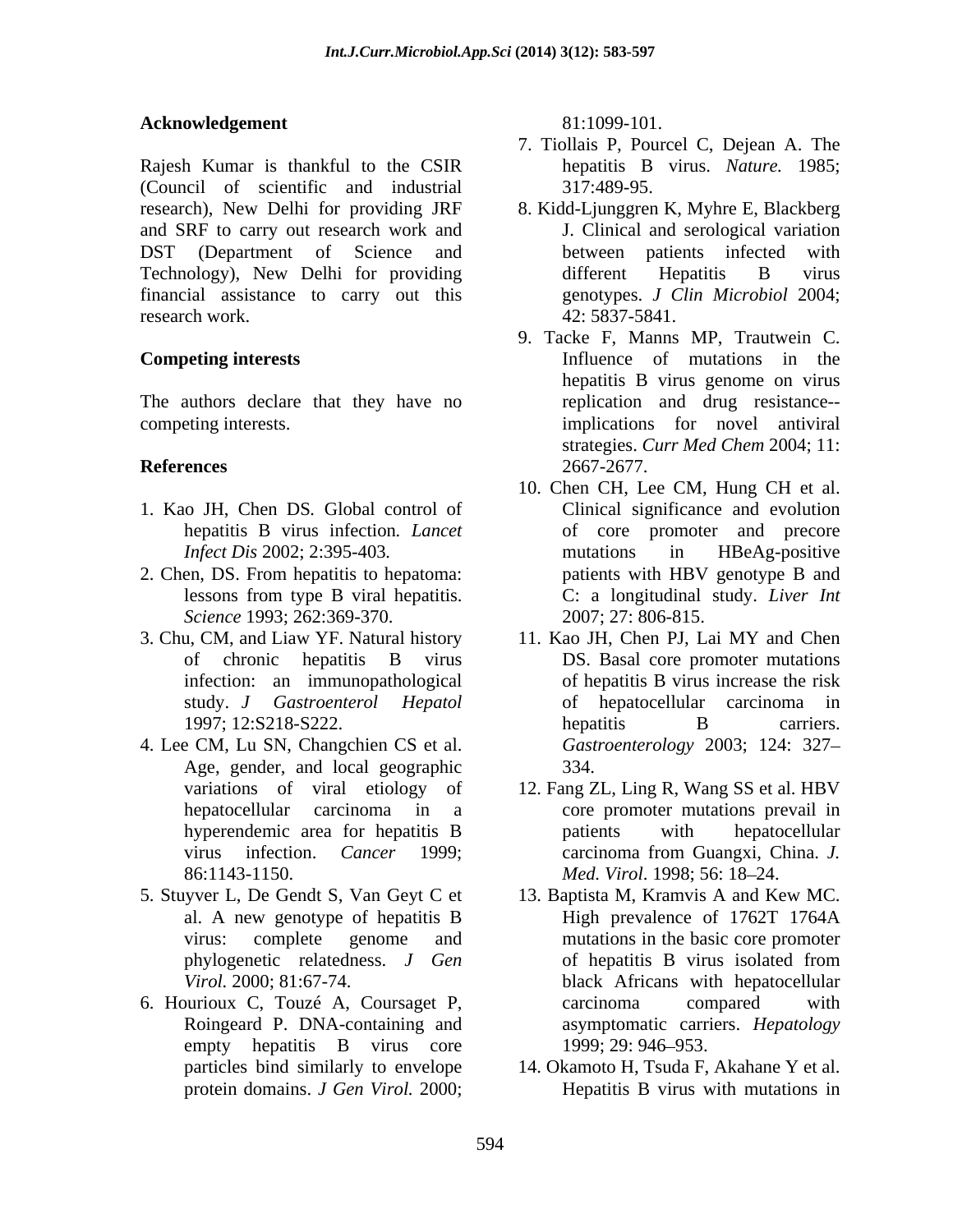the core promoter for an e antigen- comparison with chronic carriers. negative phenotype in carriers with

- 15. Akahane Y, Yamanaka T, Suzuki H et Disturbed synthesis and secretion of *Gastroenterology* 1990; 99: 1113-
- *USA* 1991; 88: 4186-4190.
- 
- 18. Kurosaki M, Enomoto N, Asahina Y et
- 19. Funk ML, Rosenberg DM, Lok AS. and associated precore and core
- 20. Chen CH, Changchien CS, Lee CM et BMC Gastroenterol 2006; 6: 20.
- in hepatitis B surface antigen-

*Liver Int* 2007; 27:1356–1363.

- antibody to e antigen. *J Virol* 1994; 22. Yuen MF, Tanaka Y, Shinkai N et al. 68: 8102-8110. Risk for hepatocellular carcinoma al. Chronic active hepatitis with genotypes B/C, specific mutations of hepatitis B virus DNA and antibody enhancer II/core promoter/precore against e antigen in the serum. regions and HBV DNA levels. Gut with respect to hepatitis B virus 2008; 57: 98-102.
- e antigen from hepatocytes due to a 23. Fang ZL, Sabin CA, Dong BQ et al. point mutation in the precore region. HBV A1762T, G1764A mutations 1119. identifying a subset of male HBsAg 16. Brunetto MR, Giarin MM, Oliveri F et carriers at extremely high risk of al. Wildtype and e antigen-minus hepatitis B viruses and course of prospective study. Am J chronic hepatitis. *Proc Natl Acad Sci Gastroenterol* 2008; 103: 2254- HBV A1762T, G1764A mutations are a valuable biomarker for hepatocellular carcinoma: a prospective study. *Am J* 2262.
- 17. Carman WF, Jacyna MR, Hadziyannis 24. Wang Z, Tanaka Y, Huang Y et al. S et al. Mutation preventing Clinical and virological formation of hepatitis B e antigen in characteristics of hepatitis B virus patients with chronic hepatitis B subgenotypes Ba, C1, and C2 in infection. *Lancet* 1989; 2: 588-591. China. *J Clin Microbiol* 2007; 45: Clinical and virological subgenotypes Ba, C1, and C2 in 1491-1496.
	- al. Mutations in the core promoter 25. Tanaka Y, Mukaide M, Orito E et al. region of hepatitis B virus in patients Specific mutations in enhancer with chronic hepatitis B. *J Med Virol* **II**/core promoter of hepatitis B virus 1996; 49: 115-123. subgenotypes C1/C2 increase the World-wide epidemiology of *Hepatol* 2006; 45: 646-653. risk of hepatocellular carcinoma. *J Hepatol* 2006; 45: 646-653.
	- HBeAg-negative chronic hepatitis B 26. Abbas Z, Muzaffar R, Siddiqui A et al. promoter variants. *J Viral Hepat* and core promoter regions of 2002; 9:52 61. hepatitis B virus strains in Karachi. Genetic variability in the precore *BMC Gastroenterol* 2006; 6: 20.
	- al. Combined mutations in pre- 27. Rezende RE, Fonseca BA, Ramalho s/surface and core promoter/precore LN et al. The precore mutation is regions of hepatitis B virus increase associated with severity of liver the risk of hepatocellular carcinoma: damage in Brazilian patientswith a case control study. *J Infect Dis* chronic hepatitis B. *J Clin Virol* 2008; 198: 1634–1642. 2005; 32: 53-59. 2005; 32: 53-59.
- 21. Tong MJ, Blatt LM, Kao JH et al. 28. Sendi H, Mehrab-Mohseni M, Shahraz Basal core promoter T1762/A1764 S et al. CTL escape mutations of and precore A1896 gene mutations core protein are more frequent in positive hepatocellular carcinoma: a with low levels of HBV DNA. J strains of HBeAg negative patients with low levels of HBV DNA. *J*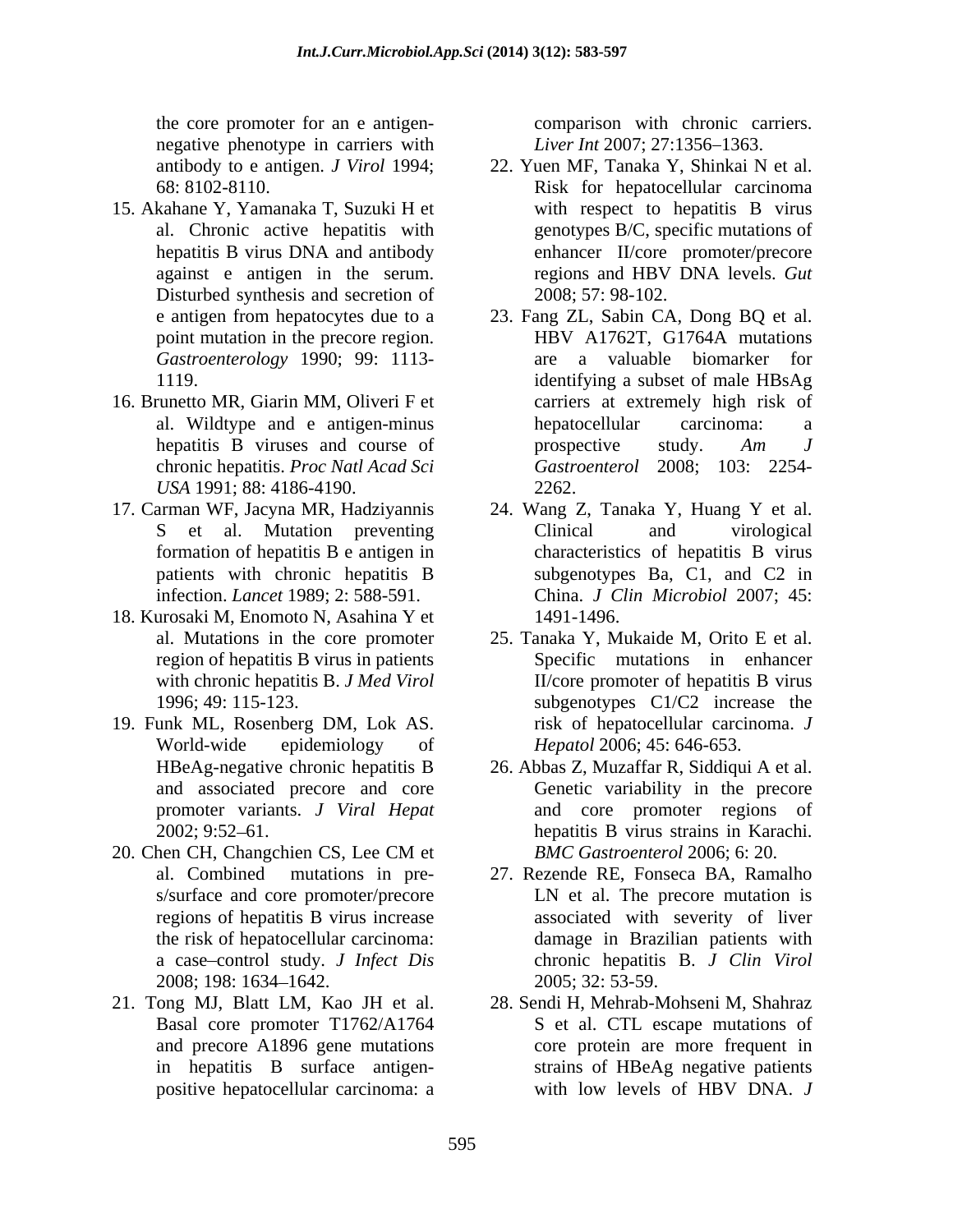- 29. Chauhan R, Kazim SN, Bhattacharjee J et al. Basal core promoter, precore region mutations of HBV and their 1999.
- 30. Singh J, Dickens C, Pahal V, et al.
- 31. Kumar R, Pahal V, Singh J. Prevalence
- 32. Takahashi K, Akahane Y, Hino K et al. Hepatitis B Virus genomic hepatocellular carcinoma patients: comparative analysis of 40 full length isolates. *Arch Virol.* 1998;
- 33. Buckwold VE, Xu Z, Chen M, Yen TS
- 34. Hunt CM, McGill JM, Allen MI and Condreay LD: Clinical relevance of 901-909.
- variation and gene phylogeny using multiple sequences. *J Gen Virol* 76: 43:6000-6.
- 

*Clin Virol.* 2009; 46:259-64. hepatitis B virus precore RNA transcription by a frequent double mutation. *J Virol* 73: 1239-1244, 1999.

- association with e antigen, genotype, 37. Lin CL, Liao LY, Liu CJ, *et al*: and severity of liver disease in patients with chronic hepatitis B in THBeAg-negative carriers with India. *J Med Virol* 2006; 78: 1047 1054. aminotransferase levels. *Hepatology* Hepatitis viral factors in HBeAg-negative carriers with persistently normal serum alanine 45: 1193-1198, 2007.
- First report of genotype E of 38. Guo X, Jin Y, Qian GS, Tu H. hepatitis B virus in an Indian Sequential accumulation of the population. *Intervirology* 2009; mutations in core promoter of 52:235 8. hepatitis B virus is associated with of genotype D and precore/core carcinoma in Qidong, China. *J*  promoter mutations in Hepatitis B Hepatology 2008; 49: 718-725. the development of hepatocellular *Hepatology* 2008; 49: 718-725.
- virus infected population of north 39. Ho SN, Hunt HD, Horton RM, Pullen India. *J Clin Exp Hepatol.* 2011; 1: 73-76. mutagenesis by overlap extension JK, Pease LR. Site-directed using the polymerase chain reaction. *Gene* 1989; 77: 51-59.
- sequence in the circulation of 40. Parekh S, Zoulim F, Ahn SH, Tsai A, 143: 2313-2326. antigen expression of naturally and Ou JH: Effects of a naturally promoter mutants. *J Virol* 2003; 77: occurring mutation in the hepatitis B 6601-6612. Li J, Kawai S, Khan N, Trépo C, Wands J, Tong S. Genome replication, virion secretion, and e occurring hepatitis B virus core 6601-6612.
- virus basal core promoter on precore 41. Jammeh S, Tavner F, Watson R, gene expression and viral Thomas HC, Karayiannis P. Effect replication. *J Virol* 70: 5845-5851, of basal core promoter and pre-core 1996. mutations on hepatitis B virus replication. *J Gen Virol* 2008; 89: 901-909.
- hepatitis B virus mutations. 42. Chen CH, Lee CM, Lu SN et al. *Hepatology* 31: 1037-1044, 2000. 35. Kidd-Ljunggren K, Oberg M and Kidd AH: The hepatitis B virus X gene: and core promoter mutations analysis of functional domain affecting HBV e antigen expression Clinical significance of hepatitis B virus (HBV) genotypes and precore and core promoter mutations in Taiwan. *J Clin Microbiol.* 2005; 43:6000-6.
- 2119-2130, 1995. 43. Hou J, Lin Y, Waters J et al. Detection 36. Li J, Buckwold VE, Hon MW and Ou JH: Mechanism of suppression of and significance of a G1862T variant of hepatitis B virus in